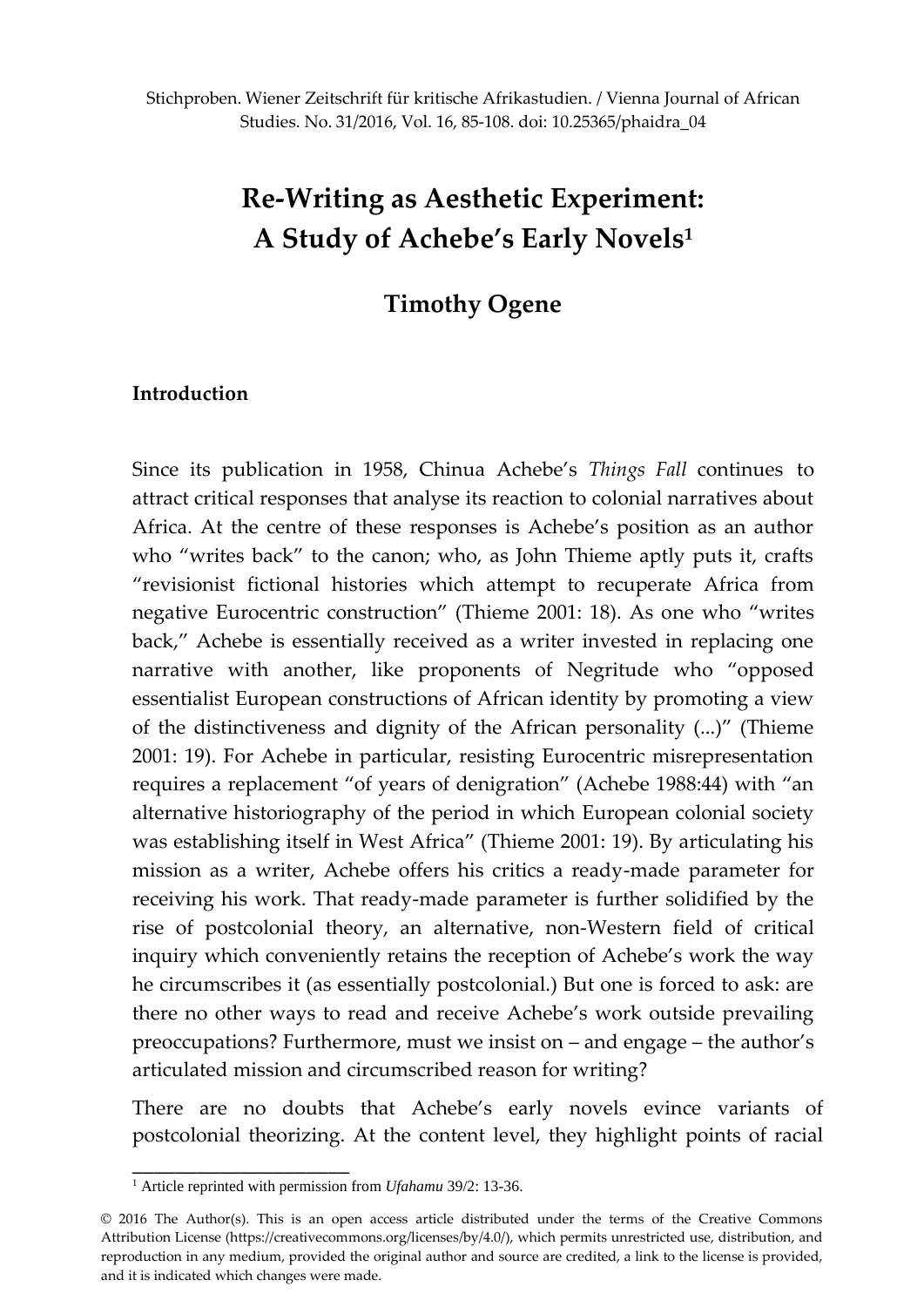and cultural contacts with the West, as seen in *Things Fall Apart*, moving on to transitional moments and questions of internal cultural displacement and liminality, exemplified in Obi's entrapment between cultures, his acquired Western idiosyncrasies and faltering attempt to reclaim the traditional values of his ancestors. Achebe's novels also document and bear witness to important transitions – colonial to post-colonial – hence offering an insider's perspective to a country fraught with anxieties of political change. In addition, they chronicle the emergence of a metropolitan Africa, with the appearance of a new elite that struggles to navigate a socio-cultural and political landscape that was hitherto in the hands of the colonizer. It can therefore be said that Achebe's novels embody various incarnations of postcolonialism, as they reflect "a discursive stance, an epochal condition distinguished by the entry into metropolitan cultures of other voices, histories and experiences, and an achieved transition." (Parry 2005: 4)

Achebe's articulated mission, his overall attempt to reclaim and offer an epistemological alternative that draws from – and promulgates – an Afrocentric model of interrogating lived-experiences, is an easy pointer to the postcoloniality of his work. "For colonized and postcolonial cultures traumatized by colonialism," writes Benita Parry, "a fiction that recuperates Africa's autonomous resources and reconstitutes the fragmented colonial subject makes an active contribution to the collective aspiration of regaining a sense of direction and identity." (Parry 2005: 29) In Achebe's case, fiction is a means to crafting a national and pan-continental identity that challenges the image of Africa that, as Achilles Mbembe points out, "is almost always deployed in the framework (or on the fringes) of a meta-text about the *animal*," with an "elementariness and primitiveness that makes Africa the world par excellence of all that is incomplete, mutilated, and unfinished, its history reduced to a series of setbacks of nature in its quest for humankind." (Mbembe 2001: 1)

Of that image of Africa, one is reminded of Joyce Cary's *Aissa Saved* and *Mister Johnson*, novels that indeed depict Africa as "elementary" and perpetually "on the fringe" of existence. The locality of both novels and their imposition of anthropological authority over local spaces, informs why Achebe's response via *Things Fall Apart* and *No Longer at Ease* are at the centre of this project. It is, however, the internal workings and dynamics of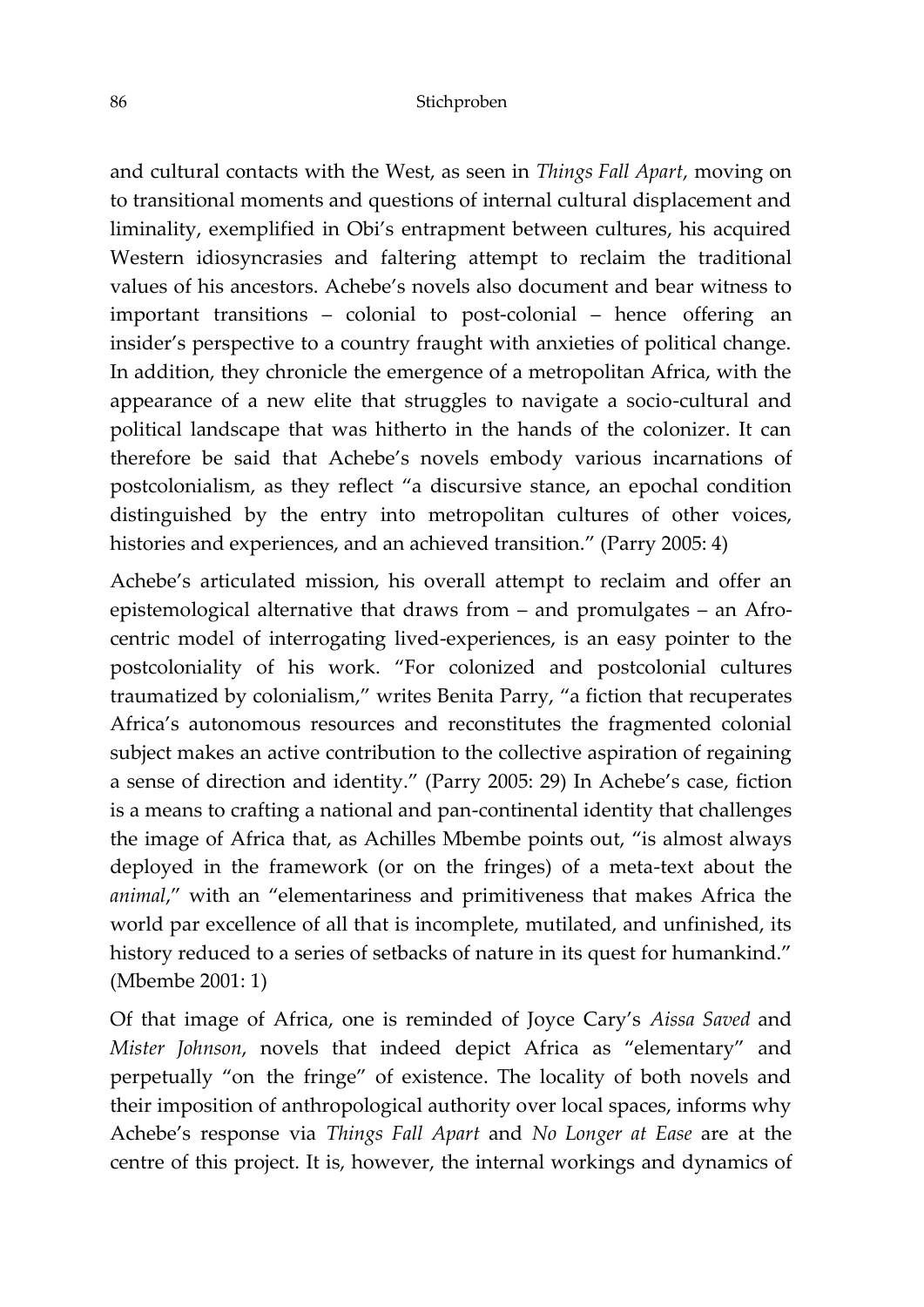that response, not the event of a response, that features prominently here. For a lack of better phrasing, Achebe's literary responses are here called *text-citizens,* as their production and dissemination – embedded with anthropological, sociological, and political "rights" – authoritatively interact and contest space with textual misrepresentations of the colonial imagination.<sup>2</sup>

The rise of the *text-citizen* came with the decline of empire, as more and more writers from post-colonial societies began to contest stories(texts) that did little or no justice to their cultural spaces. Post-colonial texts became receptacles for the native's story. Set forth into an existing network of circulated mis-narrations, they assume the important post of citizendiplomats armed with sophisticated knowledge of local and historical nuances. The novel as *text-citizen* therefore operates systematically with the knowledge of empire as textual. If the colonizer claimed space by "inscribing" it, the post-colonial writer attempts to reclaim it by way of texts. <sup>3</sup> The *text-citizen* carries out this function by speaking into (and for) local spaces, at the same time questioning, subverting, and providing contexts were overlooked by colonial texts.

Those functions, of the text as articulate citizen, are implied in Gikandi's reflection on his readings of Achebe's works. Most remarkable are his comments on Achebe's representation of the symbolism of yam in Igbo economic and spiritual systems of thought, a representation that had been poorly articulated in a text the young Gikandi had encountered before Achebe. "But in reading *Things Fall Apart*," says Gikandi (2015), "everything became clear: the yam was important to Igbo culture, not because of what we were later to learn to call use-value, this time at the University of Nairobi, but because of its location at the nexus of a symbolic economy in which material wealth was connected to spirituality and ideology and desire." Achebe's text, therefore, became "a fundamental lesson that (...)

<sup>2</sup> Text-Citizenship is here borrowed from the field of cultural diplomacy, drawing from Daniel Šíp's remark that "literature can work for cultural diplomacy as it can allow readers to imagine foreign countries or foreign cultures." That is, "characterizations of protagonists can invite us to empathize with people we would usually never meet or even fear, and even fictitious societies can potentially make us understand the workings of distant cultures." See Šíp (2011).

<sup>3</sup> See Tiffin and Lawson (1994), also see Boehmer (2005: 13-57).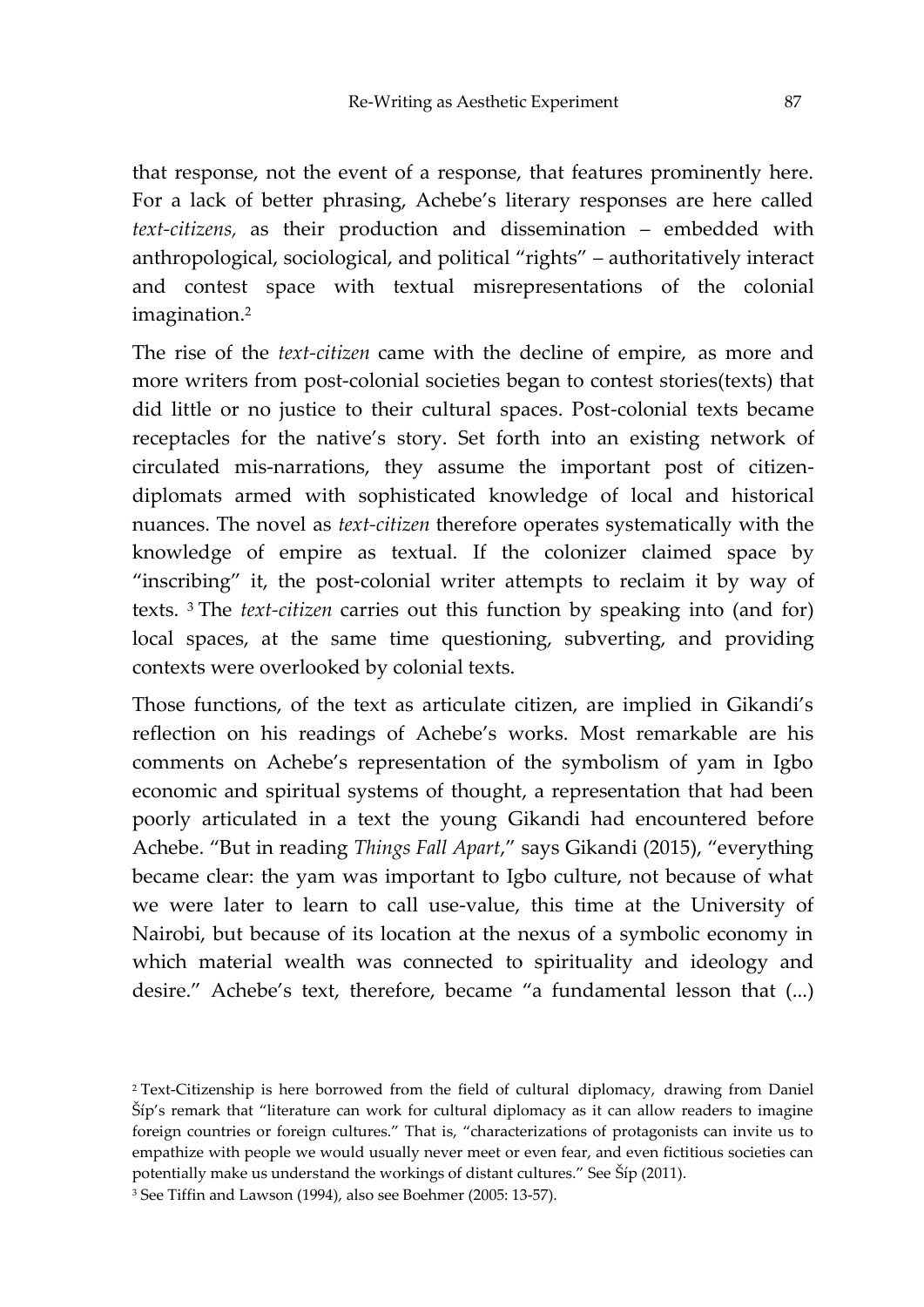provided (...) a different kind of education" for those who were geo-cultural removed from Igbo land. (Gikandi 2015: 3-8)

The effectiveness of Achebe's response, as seen in Gikandi's observation, cannot be overemphasized. That said, and aware of Achebe's articulated mission to reclaim and resist, the temptation to perpetually receive him within those frameworks is ever present. This, perhaps, is worsened by a suspicion that one's departure from said mission might dilute the announced purpose of the text as ascribed by the author. For as we gather from his essays, such as "Colonialist Criticism" and "The Novelist as Teacher," writing must resonate with socio-political contexts contemporaneous with the author's experience, implying that reception must also pay attention to context and authorial intention. Articulated mission aside, could it not be said that the postcolonial function of Achebe' work, as imposed by its (and the author's) embodiment of resistance, distracts from the purity and modalities of his texts as *texts* divorced from all anxieties of resistance and subversion?

Although critics like Simon Gikandi and Emmanuel Ngara have examined questions of form and content in Achebe's novels, both elements are often overshadowed by historical and functional dialectics. The act of re-writing is not interrogated as a betrayal of influence but seen as a tool for subversion. While those critical angles serve the purpose for which they are adopted, they however fail to emphasize the nature and experimental dimensions of re-writing itself. They undermine the dynamics of textuality itself, and its possible independence from context is downplayed in favour of history as context, against history as material for interrogating influence. When Edward Said argues that "texts" are "worldly" as they are (to some extent) "events" though "they appear to deny it," his language of assertion equally introduces us to the discursive elements of texts as constituting selfcontained clues to their origins (Said 1983: 4). One could thus say that a reception/interpretational trajectory that thrives on pre-delineated writercontext agenda downplays the text as material metaphor for space, implicitly undermining the novel as a vehicular form that transports and points us towards the writer's influence. In Achebe's case, the novels reveal a hybrid embeddedness in global/ local influences.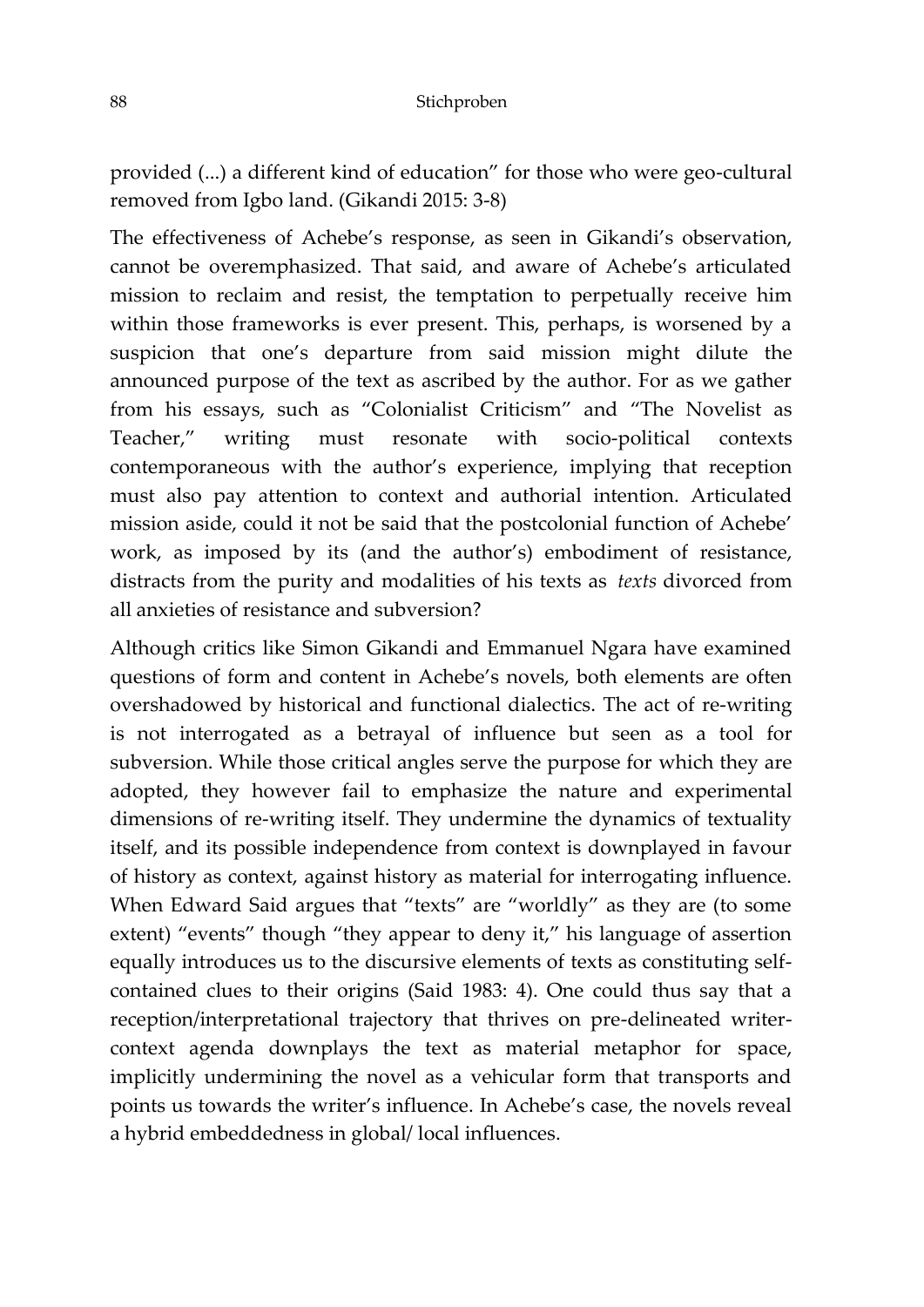Against his articulated resistance of universalism, Achebe's global/ local tendencies are visible in the joint appropriation of Western and indigenous tropes in the narration of local experiences. To that we must highlight his offering of characters whose fates, although planted in Nigeria, are identical to those we encounter in novels written and set in post-colonial cultures across the world. The liminal space that Obi occupies, for instance, as he finds himself between a new idea of progress and the desire to return to tradition, is not peculiar to post-colonial Nigeria. Similarly, Okonkwo's crisis is a major study in the existential nature of the native's struggle to exert the self against forces of colonialism, be it in Africa, the Americas, on the Indian subcontinent.

As for Okonkwo's existential crisis, Achebe would disagree with us on the grounds that existentialism is foreign and unAfrican, though it is clear that Okonkwo indeed undergoes a crisis that *is* existential in nature. He once dismissed Ayi Kwei Armah's *The Beautiful Ones Are Not Yet Born* as relying too much on European existentialism.<sup>4</sup> Ato Quayson would later respond that while Achebe claims existentialism "is inherently alien to the African condition," he also has "deployed this foreign metaphor" (Quayson 2011: 31-32). Embedded in Quayson's criticism of Achebe's stance is the idea that the author's circumscribed framing of his or her work does not, irrespective of visible contextual delineations, limit the extent to which meaning and interpretational trajectories may be ascribed. Quayson's re-reading of Achebe's work echoes Barthe's call for a removal of the author from the texts once the work itself is complete. "Literature," as Barthes contends, "is that neuter, that composite, that oblique into which every subject escapes, the trap where all identity is lost, beginning with the very identity of the body that writes." (Barthes 1967)

"Instead of thinking of a novel as being written by someone," says Gabriel Josipovici (1980: 3), "we must think of it as a *text*, something which exists in the world, which is governed by its own laws." Once declared neutral and removed from its authorial circumscription, the possibility of exploring other ways of interpreting it becomes a viable option outside author-context

<sup>&</sup>lt;sup>4</sup> "Ultimately," Achebe begins, speaking of Armah's work, "the novel fails to convince me. And this was because Armah insists that this story is happening in Ghana and not in some modern, existentialist no-man's land." See Achebe (1975: 25).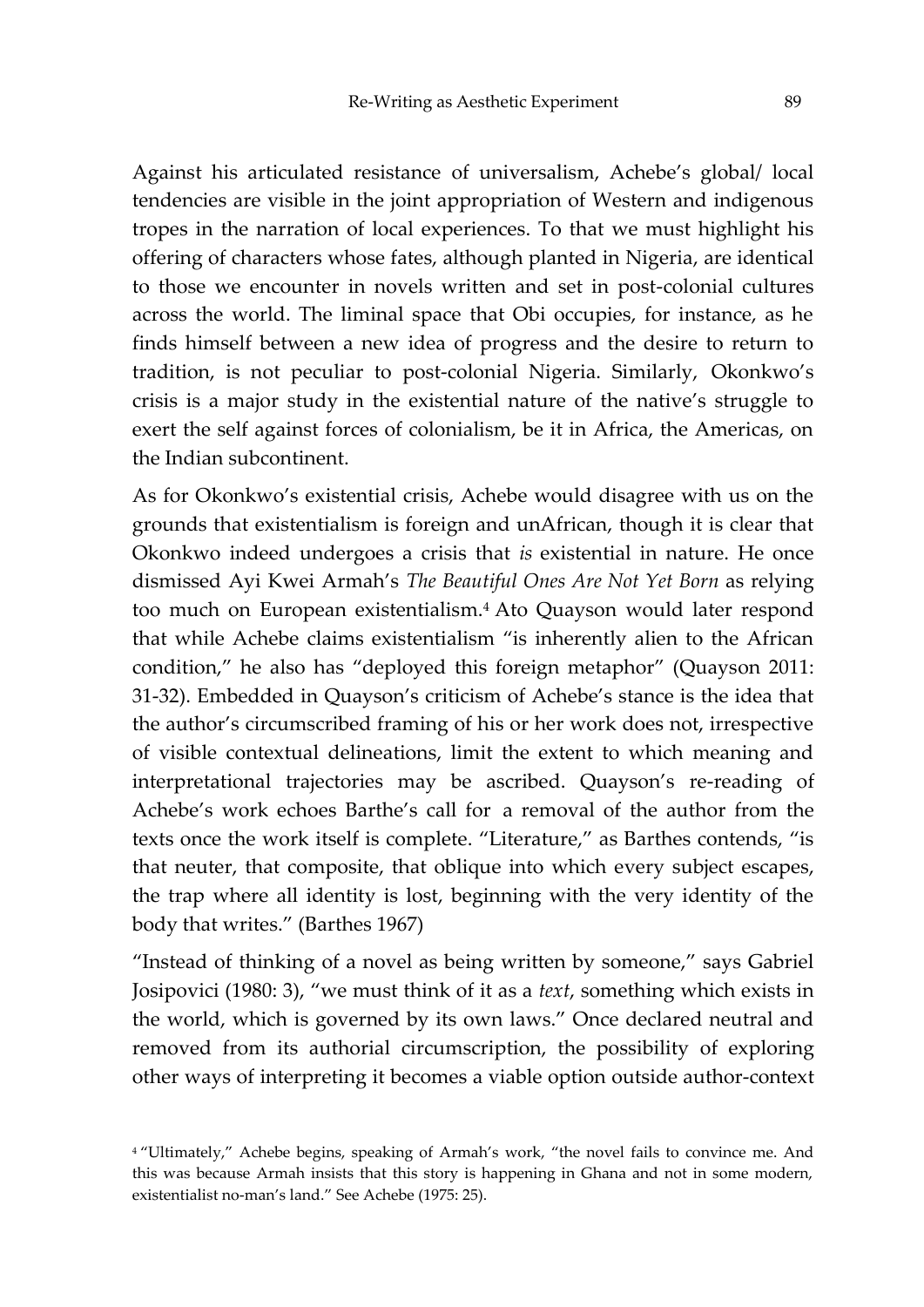#### 90 Stichproben

limitations. But this is where the critic must be careful, since the possibility of abandoning the author-context limitations – in Achebe's case – is challenged by the author's articulated mission that conveniently places him within that Foucauldian author-function dynamic where all possible "discursive limits on, and conventions of, the author," ranging from "the social, historical, institutional" and political are present (Bennett 2005: 5). Consequently, attempting a pure Barthesian removal of authorial presence may be construed as a simplification of what Said refers to as "the realities that make the texts possible." (Said 1983: 5) While this project will not ahistorize the texts (or disregard their centrality to the discussion of decolonization and postcolonialism), it will consider them for what they *are* – texts – and will also consider their interactions and drawn influences from other texts. In that regard, it is important to point out that Achebe's work, when conventionally read as postcolonial, still betrays questions of influence and intertextuality, two key trajectories that deserve attention outside the preoccupations and circumscriptions of postcolonial theory.

Intertextuality itself, as used here, goes beyond the textual and plot interactions between Achebe's novels and colonial texts; it encapsulates the systematic appropriation of Western motifs and local metaphors. By paying attention to those interactions, style and sensibility, as well as aesthetics, are privileged over theme and authorial intention. The broader goal is, therefore, to momentarily de-postcolonize Achebe's work, by moving from that which it attempts to subvert to the act of subversion as symptomatic of style and aesthetic. By so doing, we gravitate towards the modalities of subversion as a functional element of stylistic proclivity. Achebe's texts are therefore approached as re-threadings of colonial texts, not merely as subversions of colonial narratives. In the process, we interrogate Achebe's constructed image of himself as completely rooted in the local. And as Quayson's criticism suggests, Achebe's anti-universalism is not necessary reflected in his novel, when they are read outside ascribed frameworks.

The constructed image of the author, in this case Achebe's assemblage of a framework that sets him up as postcolonial, is deconstructed here along the lines of influence and intertextual resonance. The realistic nature of Achebe's novels, as renditions of history and expression of interiority, is thus considered an offshoot European realism (see Quayson 1994). His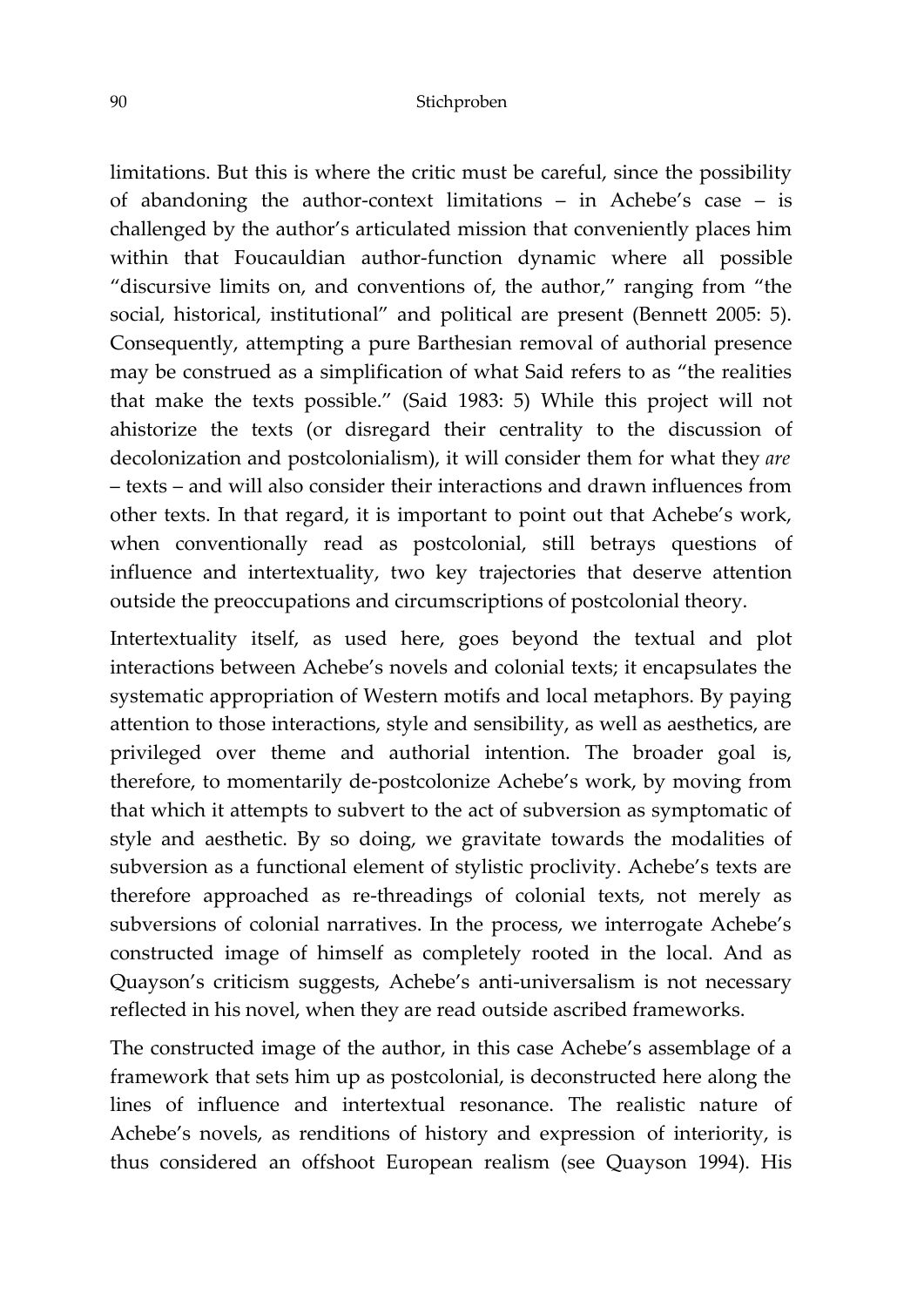appropriation therefore becomes a transition into an established tradition (grafting his texts into a universal comity of realist texts). Realism itself, in Achebe's work, becomes a symptom of influence. This however does not suggest a dilution of his articulated mission, but welcomes us to appreciate the act of appropriation as conscious, experimental, and functional. The consciousness of which we speak derives from the active and direct interaction with other (colonial) texts, since post-colonial texts were produced by writers who were aware of – and indeed studied – colonial texts and the preceding critical frameworks that birthed them. This conscious experimentation, by way of appropriation, implies an admission of influence.

Whether this admission is articulated or not is of no consequence. But since the writer's announced agenda is to present a new version of that which has been misrepresented, implying that the new version is more nuanced, we take it that the writer's effort is influenced by the existence of the old narrative. In Achebe's case, the new and nuanced narrative, perhaps better described as articulated authenticity, comes from a rootedness in the narrated space, which is why he contends that "Cary could [not] have written a Nigerian novel" with the capacity to capture the very essence of Nigeria, since Cary "was the product of a tradition of presenting Africa" without emphasis on its cultural nuance and interiority (Achebe 2004: 39). Interestingly, Achebe's articulated authority – that derives from rootedness in local space – does not highlight rootedness in the *other* space, the colonial text, even when it is obvious that *Things Fall Apart* points us Cary's *Aissa Saved* the same way that *No Longer At Ease* finds significance as a retelling of *Mister Johnson*.

Again, we must be clear about one thing: that this project is neither a rebuttal of the writer's articulated mission, nor an indictment of aforementioned representational authenticity. It rather is a celebration of the writer's practice; or, to put it differently, an interrogation of influence via intertextual evidence, hence a trajectory that appreciatse re-writing and intertextuality as, in their own rights, literary experiments.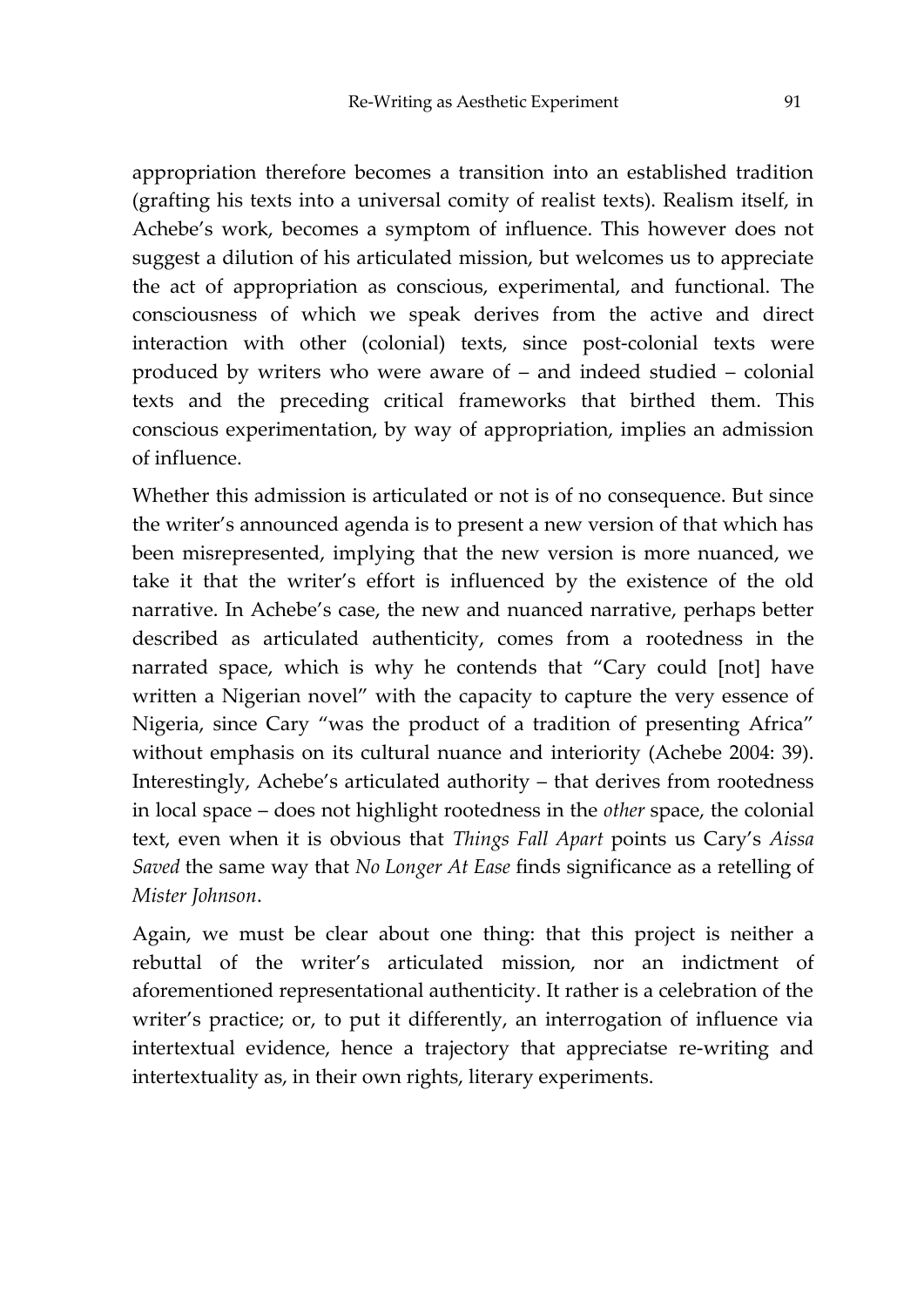## **Intertextuality as Influence**

It is rare to encounter a critical text on Achebe's work that does not reference his views on empire and the purpose of literature. And since his essays have become classics of postcolonial responses to colonial narratives, critics continue to read his work within the framework of his articulated mission. Past and present orbits of African literary criticism further solidified this allegiance to an articulated mission, where the author is positioned as articulator of a "new" literary vocabulary and, indeed, a literary philosopher.

Highlighting the role of the author, for instance, M.S.C Okolo argues that the "imaginative writer can thus perform the function of political philosopher" whose role is "to disseminate ideas significant for the understanding of politics in a given socio-cultural context"(Okolo 2007: 2). Her argument comes from Achebe's own sentiments on writers: "An African creative writer who tries to avoid the big social and political issues of contemporary Africa will end up being completely irrelevant." (Ibid.) In a similar argument, James Booth notes that unlike his or her European counterpart, who may chose to "reject political commitment in favour of 'abstract morality' or pure aesthetic," the African writer is faced with a "political and ideological context" that is uncertain yet at the centre of how he writes (Booth 1981: 5).

Booth places the African writer in the middle of the continent's political and socio-economic transitions, and sees the writer as one who is aware of the need to "[return] imaginatively to the pre-colonial past," consciously freeing his or her ancestral space from all traces of "neo-colonialism" and non-African concepts and ideals whose relevance to his situation is questionable." (Booth 1981: 6) Booth's position on the writer's aversion to so-called abstract ideologies echoes Achebe's articulated resistance of universal abstractions – "I should like to see the word *universal* banned altogether from discussions of African literature until such a time as people cease to use it as a synonym for the narrow, self-serving parochialism of Europe, until their horizon extends to include all the world." (Achebe 1975: 9) We can see a trend here, that Achebe critics are unable to bypass the centrality of articulated circumscription. The question is not necessarily the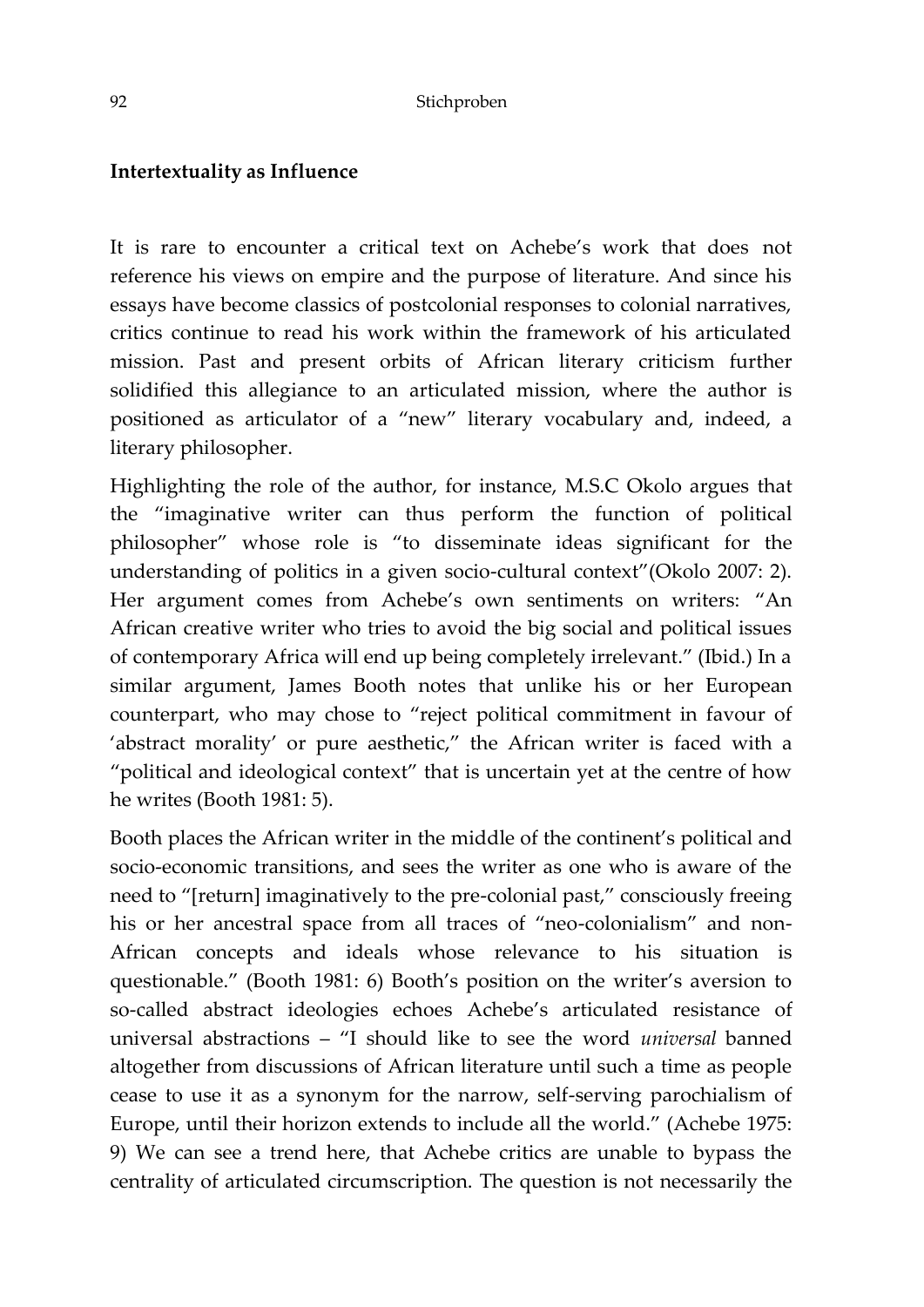prevalence of authorial agency, but the explication of the author's work via self-articulated intention and historical burden. But at this point in Achebe scholarship, and in the study of African literature in general, it has become increasingly important to emphasize the appreciation of texts as structurally aligned with other texts, and as self-contained outcomes of carefully considered processes.

Emmanuel Ngara has made substantial gestures towards a study of the stylistic elements of African fiction. While positing the possibility of an aesthetic appreciation of form and stylistic proclivities, he also examines the "critical norms which can adequately handle the problem of the relationship between art and ideology" since the African novelist "is not only concerned with artistic forms but with ideological problems as well." (Ngara 1985: vii) Here, again, we see the promise of a pondering on aesthetic crossed out by a reflection on the novel as receptacle for ideology. "Art is not ideology," Ngara insists, but as "one of the forms of social consciousness, it has a peculiar relationship with ideology. This relationship," Ngara goes further to extrapolate Althusser's work on art and Leninism, "is not the same as the relationship between science and ideology," for "while science gives us a knowledge of reality, art makes us 'see,' 'perceive' and 'feel' reality." (Ngara 1985: 21) But the driver of that process of *seeing, perceiving,* and *feeling* "is the ideology from which it is born." The writer's duty, thus implied, is first to sieve experience through available – and palatable – ideological framing. Style and aesthetic are therefore in the service of said ideology. To Achebe's work, then, Ngara ascribes a two-strand nationalist flavour: the dismantling of Eurocentric cultural hegemony and the policing of the new governing class (Ngara 1985: 27).

In *Reading the African Novel*, Simon Gikandi warns of the danger of approaching African literature as though content and form are estranged elements of narrative. "I do not believe," he begins, "that we can read the African novel meaningfully and effectively without bringing content and form into play as elements of literature which are equally significant," as "these elements cannot be mutually exclusive." (Gikandi 1987: ix) Whether focusing on content or form or both, Gikandi's work highlights the writer's duty as narrator of experience, interpreter of socio-political realities, and interface between the past and the present. He divides African literature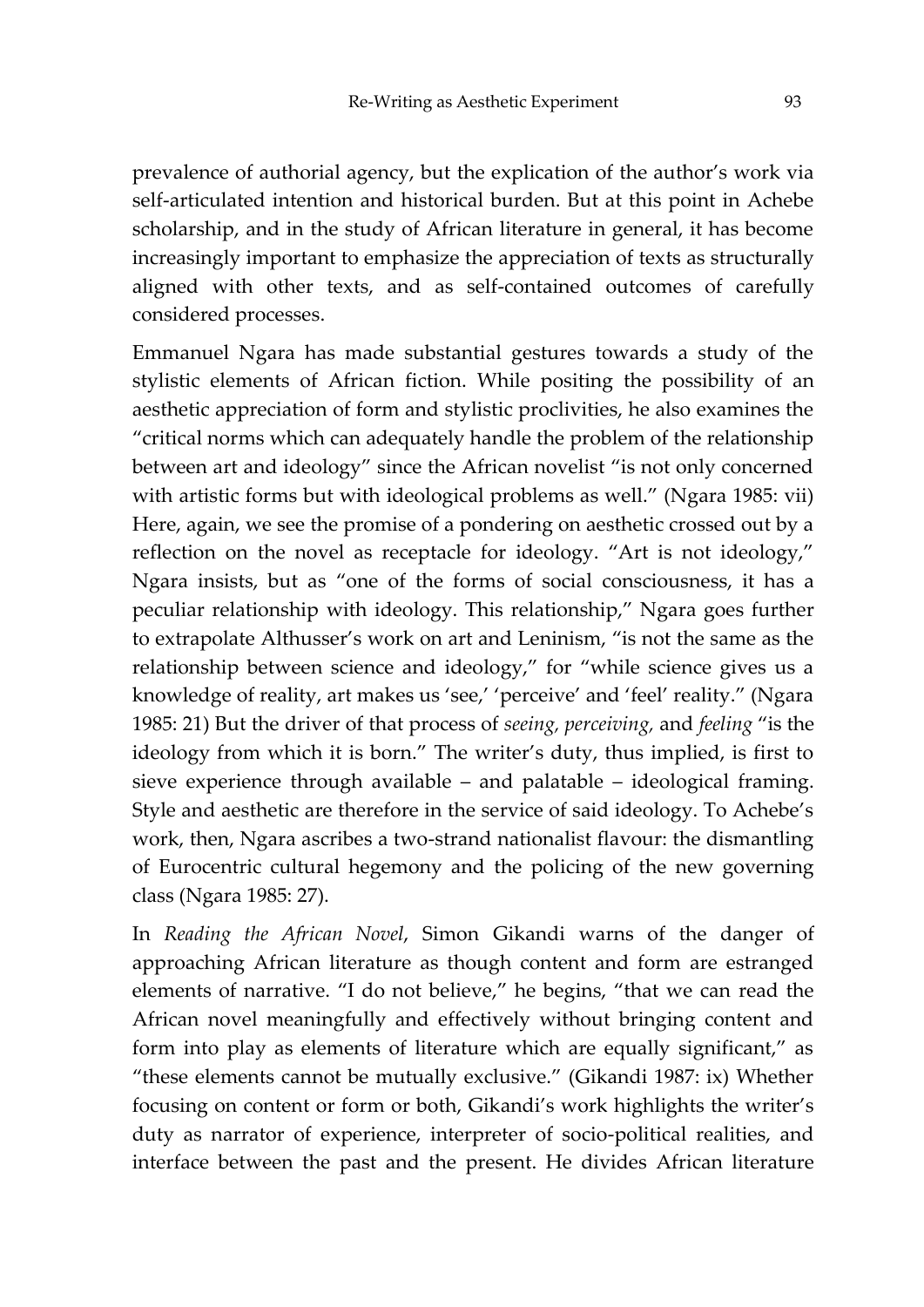into broad, author-centred categories based on narrative form as inspired by content (or vice versa): the parabolic narrative, the biographical narrative, the subjective narrative, and the political novel. Reading Achebe's *Arrow of God,* Gikandi focuses on the author's interface with oral tradition and mythology, both of which provide an interiority that is absent in colonial narratives. Here Gikandi gravitates towards an intertextual reading of Achebe's work beyond its duty as a receptacle for ideology. Indeed, the representation of oral tradition in Achebe's novels, the very act of translating, transmitting and re-inscribing it, is intertextual.

What Achebe achieves in his fiction, as Gikandi highlights, is the combined representation of power struggles and the very presence of an Igbo system of thought. Gikandi's reading also hints at the idea of empire as an *ascriber* of texts on local spaces, and at the same time an *interactor* with local, oral equivalents (Igbo mythology, epistemological sense of being, and metaphorical notion of life). "On another level," Gikandi notes, "colonialism peddles its own myths and fetishes in an attempt to win over new converts to its cause." Hence "the battle (...) is fought in the symbolic and mythical universe." (Gikandi 1987: 154) The broader significance of Gikandi's reading is, therefore, on Achebe's intertextual sensibilities, the pairing of biblical symbolism with those of Igbo culture, and in the process placing emphasis on influence at the textual levels. And the main success of Gikandi's reading of Achebe's *Arrow of God* is the final revelation, to the reader, that Achebe deliberately appropriates local and Western symbols. The reader thus becomes aware of colonialism's unfortunate grafting of the African writer into an alien system of knowledge.

Put differently, we are made aware of the African writer's systematic *writing from* and *writing into*. Achebe, for instance, *writes from* a place of cultural awareness (of historical misrepresentation), and at the same time *writes into* a local space with a view to constructing a new identity. He further *writes into* (and against) the canon by contesting its authenticity, especially its articulated modalities of representation. On the reverse side, he *writes from* an equal embodiment of European literary expressions via his education in colonial schools. There are more transactions going on in the process described here, which in themselves betray influence at various levels: horizontal, vertical, and diagonal.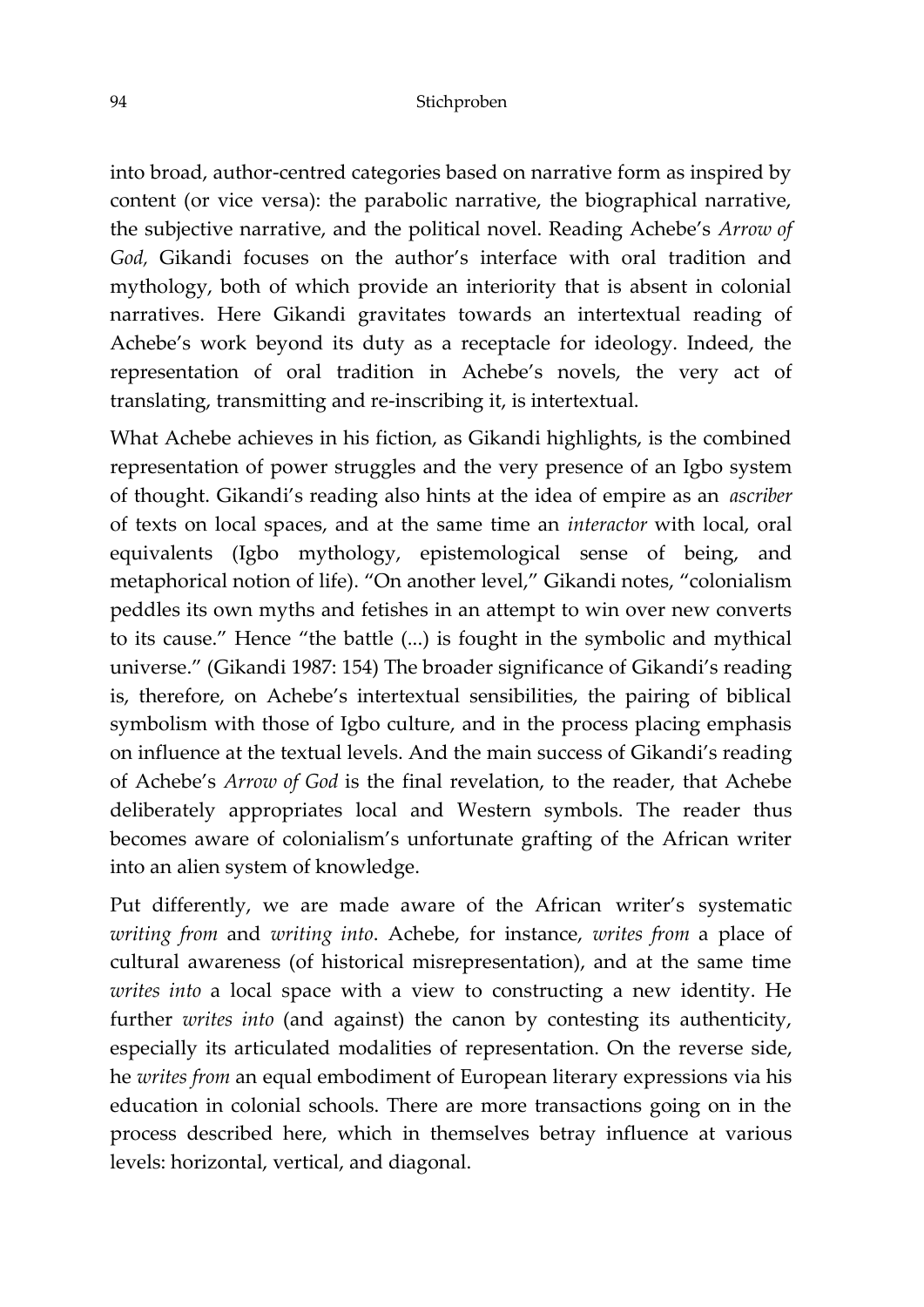Horizontal influences are contemporaneous, drawn from authors and texts within the same socio-cultural and political spectrum. These, in Achebe's case, would include fellow writers in Ghana, Nigeria and the emerging post-colonial world at the time, writers who share a common urgency to resist cultural hegemony.<sup>5</sup> The vertical is that which reveals itself in Achebe's awareness of non-African literary productions, especially those that are written about Africa. As his novels show, Achebe does *enter* the colonial writer's imagination, and once there he reworks to subvert the narrative. *Entering* and *re-writing* colonial narratives, this vertical level of influence, implies two things: first, it shows that the re-writer acknowledges a non-superficial knowledge/encounter with the target text, an encounter that is strong enough to inspire a new text that re-threads and re-ascribes that which has gone before. Informally speaking, and if the original text were a piece of painting, we can imagine the post-colonial artist holding up the "original" piece and painting it over, coating the "original" until it fades in the light of the new. This, we must acknowledge, is a conscientious method that requires meticulous effort on the part of the writer, knowing that his or her undertaking must be substantial and significant enough to obscure and make obsolete the old. Achebe's prominence, as Gikandi acknowledges, is because he is able to accomplish this goal, to re-thread effectively until a new narrative holds up against and over the old.

Second, it implies an entry into a universal comity of texts, an *entry* burdened by transactional anxieties since the new text —the re-threaded material—must contest the old narrative and negotiate space for authenticity. The result of this transaction is what we now know as "a balance of stories," which suggests a transaction between two weighted ends (see Walsh 2004). That "balance of stories" is often the subject of Achebe's interviews (see Lindfors 1997), his articulated reason for writing, which now foreshadows the reading of his work.

The third level of influence, the diagonal, is drawn from the second. Here, the writer extrapolates the colonial writer's own influence and whatever anthropological and sociological factors interfere with prevailing narrative

<sup>5</sup> For a closer look at this type of influence, Ogede's (2011) work on literary influences across the African continent will be of great help.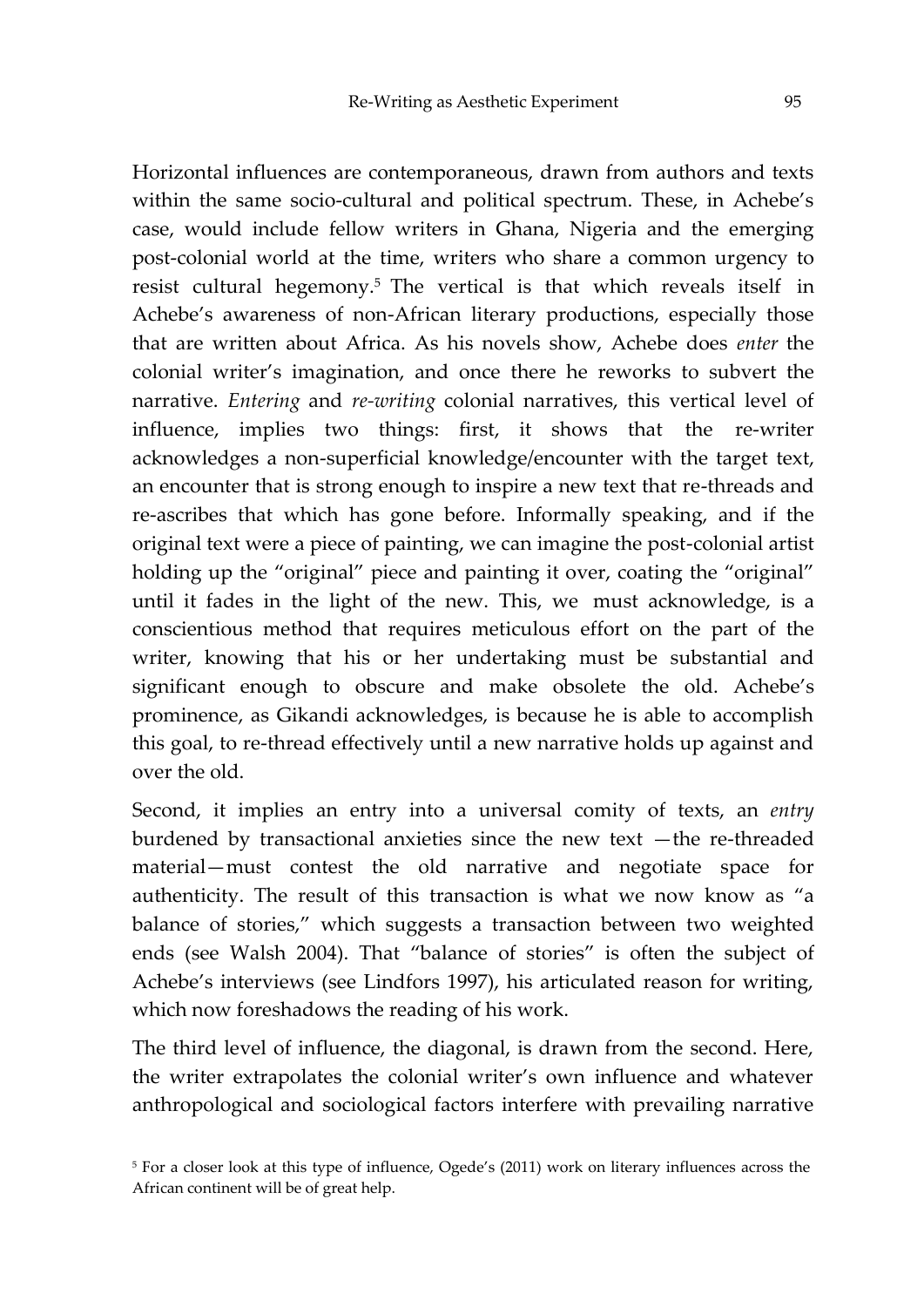proclivities, and at the same time *enters* his or her own ancestral past, borrowing from local myths and folklores to narrate historical or contemporaneous experiences. In *Things Fall Apart,* for instance, the anthropological obsessions of Cary's *Aissa Saved* is reworked along the lines of Cary's own rootedness in realism and structuralist binaries. This is also the case when Achebe rewrites *Mister Johnson,* re-working its embedded binaries and limitations into *No Longer at Ease. Entering* and *re-writing* Cary, Achebe also draws from Igbo metaphors, idioms and proverbs to develop characters that are believable and rooted in local space.

These levels of influence, mixed into a whole that displaces colonial misnarrations, are tangible indications of Achebe's path to subversion. This further tells us that the process of rewriting, as implied above, is consciously experimental, hence a pointer to the writer's own awareness of the potential of texts as agents of change in perception.

### **Re-writing as Experimentation**

The protagonist in Achebe's *No Longer at Ease*, like Cary's Mister Johnson, is awkwardly sandwiched between the West and his local space. But in Cary's *Mister Johnson*, this binary reduces the African to a brainless character without the capacity for independent thinking, which becomes all the more apparent as he is portrayed in contrast to his White bosses Blore and Rudbeck. Similarly, Bamu, who Johnson theatrically falls in love with, is contrasted with Rudbeck's wife and consequently presented as lacking agency. Achebe carefully re-plots Cary's work, replacing Johnson with Obi Okonkwo who, although schooled in England, does not sheepishly ape the English. But it is not the subversion of Cary's character assemblage that fascinates this project; instead, it is Achebe's awareness of character and the meticulous process of erasure that ensures.

Take the process of falling in love, for instance. For Mister Johnson, it is a savage process that is instinctual and theatrical. Having began by describing Johnson "as black as a stove, almost a pure negro (...) half-grown (…) [with] a small body, as narrow as a skinned rabbits," Cary presents us with a young man who brashly stalks and coerces a girl to marry him (Cary 1989: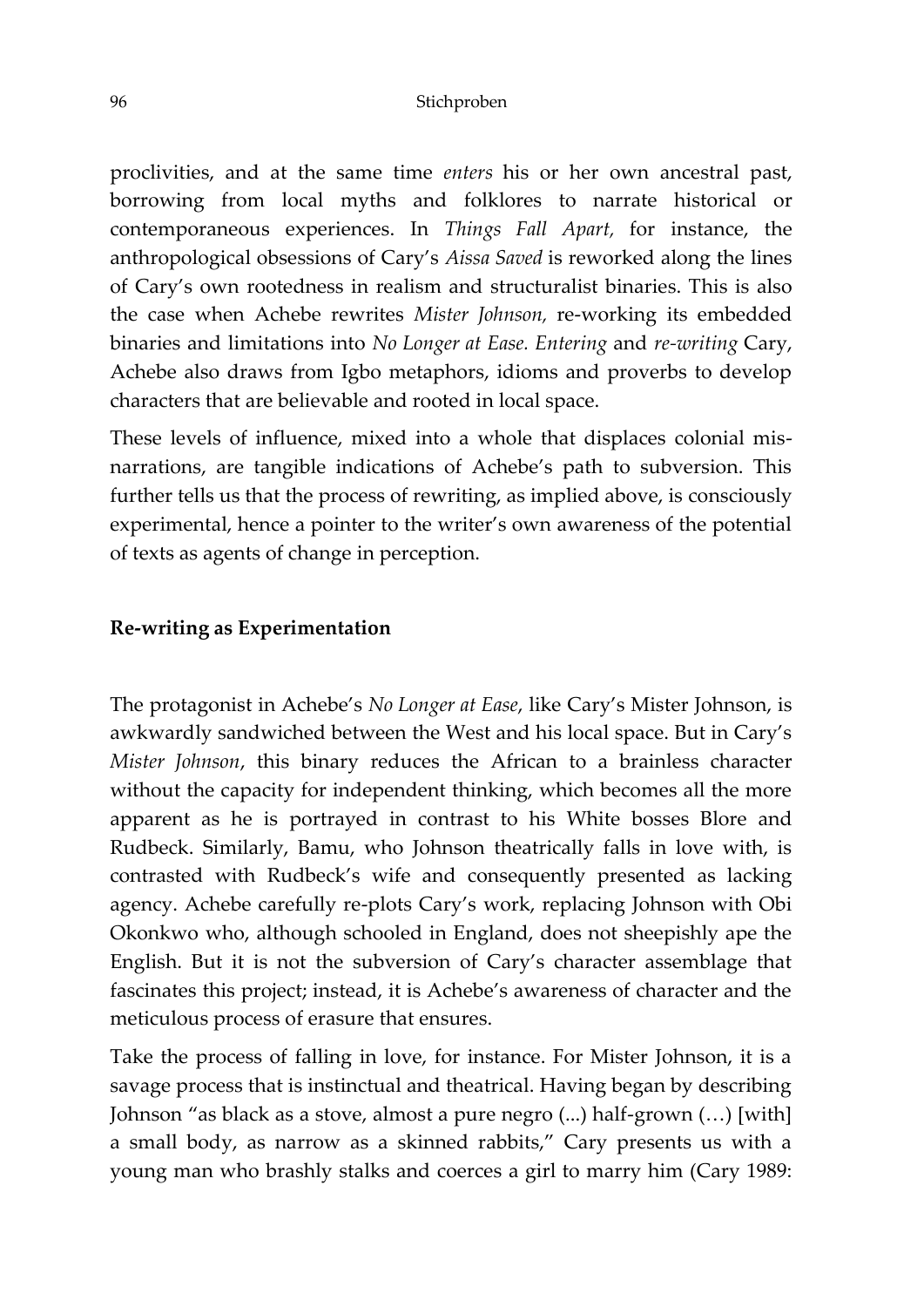11). I work as "a government clerk," Johnson announces, and lies about his social status – "rich and powerful." (Ibid.) If she marries him, she will be transformed from a village girl to an English lady, "loaded with bangles; wear white women's dress, sit in a chair at table (...) and eat off a plate." In summary, he promises to "make her a great lady." (Ibid.)

Beyond the anecdotal stupidities of his hastily pursued marriage and debtridden life, Johnson reveals nothing of himself to us. We do not hear him speaking, or making any effort to converse in his native tongue. He would rather stumble through the English language which, within the context of Cary's emplotment, distances him from cultural specificities. Cary therefore denies us access to Johnson's interior by placing him in a framework – linguistic and intellectual – outside that which he belongs. We do not see this denial in Achebe's work, since his characters reveal a robust interior via "translated" conversations (from Igbo to English). Johnson, on the other hand, is a joke. On his way home after sighting Bamu for the first time, he "jumps over roots and holes like a ballet dancer," and can "imagine [Bamu] in a blouse and skirt, shoes and silk stockings, with a little felt hat full of feathers." (Cary 1989: 13) He is both smitten by the girl and the idea of civilizing her. Between both extremes lies his love for everything English, as made evident in his "poems" and "songs." On one occasion he sings: "England is my country. / Oh, England, my home all on de big water (…)" (Carry 1989: 36)

We simply do not understand why Johnson is the way he is. If the narrator's goal is to present a "native" who has been reduced to a pariah of civilization through forced cultural encounters, that objective is rather defeated by an absence of context. Who, for instance, is Johnson before we see him on the first page? What are the nuances of his culture and language outside that which he now embraces as authentic and important? The narrator does not bypass the caricature on the page, but develops it into an entertaining monolith that amuses in a disturbing way.

At a closer look, we see the narrator's assertion of anthropological authority over Johnson and his cultural space. This begins at the opening of the story, where the narrator provides the reader a context of sorts: "(…) in Fada history all strangers have brought trouble; war, disease or bad magic. Johnson is not only a stranger by accent, but by colour. He is as black as a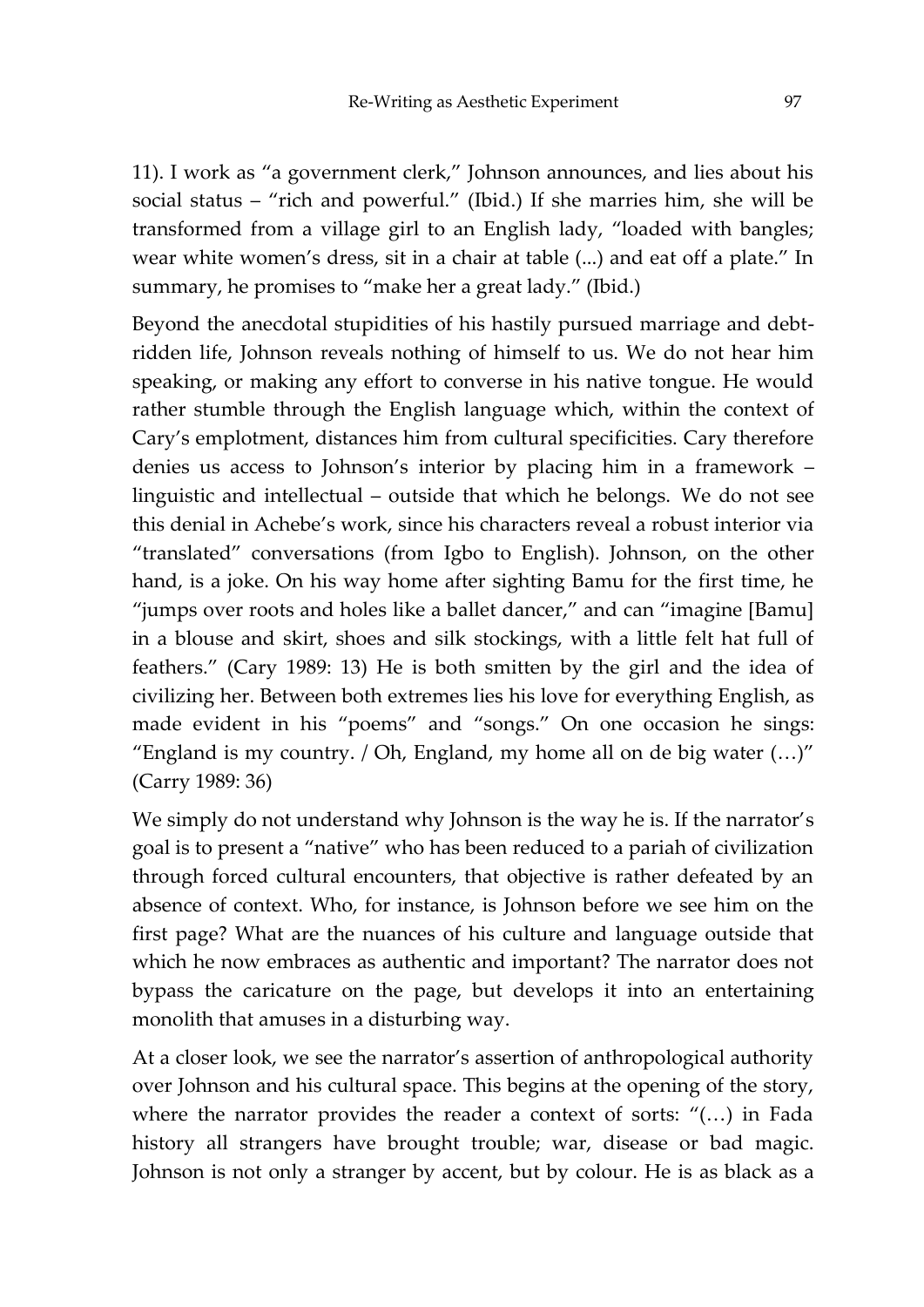#### 98 Stichproben

stove (…)" (Carry 1989: 11). Having established this context and its congruent authority, the narrator expects us to believe his sweeping remarks about the people of Fada. When we are told that Tusaki is lazy and works "only as a negro can work, when [they] see the value and purpose of it," we must agree (Carry 1989: 83). We must also agree when Bamu is presented as morose, constantly listening without agency; and when she does attempt speech, it is to "utter a scream like a parrot." (Carry 1989: 86)

This anthropological voice, amplified by a third-person omniscient narrator, makes the text a messenger, a decoder – for Europe – of the African mind and cultural space. The language of conveyance consequently assumes itself of "benevolent" service to all sides involved: Africa and Europe. Describing huts in Fada, for instance, the narrator explains to Europe: "A *Zungo* is like a little fort. It consists of a quadrangle surrounded by a high mud wall." (Carry 1989: 84) Europe is further told "Fada is the ordinary native town of the Western Sudan," and "has no beauty, convenience or health." To drive the image home, Europe is fed a familiar metaphor: "It is a dwelling-place at one stage from the rabbit warren or the badger burrow." (Carry 1989: 99) And this is a place where "young boys, full of curiosity and enterprise, grow quickly into old, anxious men, content with mere existence." (Carry 1989: 100)

Aware of Cary's anthropological assertions over space, Achebe carefully restructures *Mister Jonshon* with a keen eye for the corrupted spaces and absent channels to interiority. If we ignore subversion and emphasize the art of re-writing itself, what we see is a closely re-threaded material in *No Longer at Ease*. This begins with the choice of a third-person narrator, which quickly goes into conversation with Cary's own third-person "authoritative" voice. We also note how Obi's story opens where Johnson's ends, at the hands of the law. Achebe starts from the end and works his way to the beginning, an approach that, in itself, is a metaphor for his narrator's journey into Obi's interior. This journey is one that is self-aware. The Obi we first encounter knows his crime. Its weight on his emotion is visible, as betrayed by the "tears" he sheds (Achebe 1967: 2). Johnson, on the other hand, remains carefree with a sense of irony that the narrator fails to convey.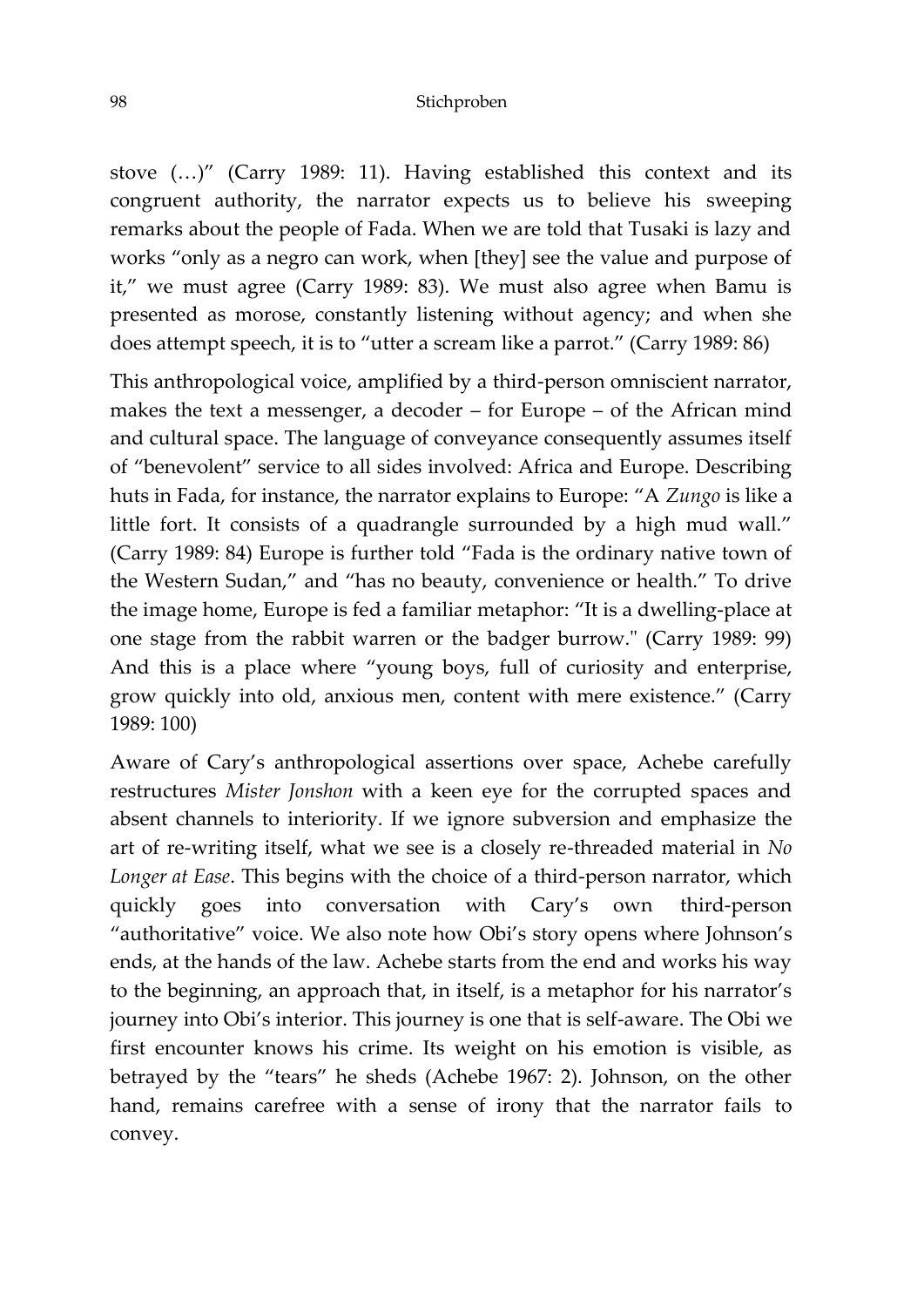Achebe's third-person voice is also anthropological in its mission. It dismembers the plot and character components of Cary's *Mister Johnson*, showing a level of awareness that is beyond the intention to subvert. This does reveal to us a workman with an eye for that which must be reconstructed, "painted" over, and re-presented as a better version of the original. Indeed, the original, or the old, confronted by the new, is rendered inauthentic. But the effectiveness of this process is the workman's experiment with key elements of plot, which then finds identifiable expression within the text. It is no coincidence, for instance, that Achebe's protagonist is also a clerk in the colonial service. It is also not by chance that he, like Johnson, is smitten by a woman and makes all efforts to marry her.

That process of falling in love is however re-written, and the process itself used to navigate both lovers' psychosocial, political, and cultural interiors. Theirs is not a brash encounter, but a well curated experience. We see them "at a dance organized by the London branch of the National Council of Nigeria and the Cameroons," where "Obi was immediately struck by her beauty." (Achebe 1967: 22) They dance but she leaves before he has a chance to speak his mind. The next time they meet, "at the Harrington Dock in Liverpool," (Ibid.) they are embarking on a journey back to Nigeria.<sup>6</sup> The Clara we see is sharply different from Bamu. Her agency is asserted, as she sophisticatedly takes charge of how and when Obi makes his move. This contextual positioning of both characters erases the image of their equivalents in Cary's text. Clara is not an object to be haggled over, neither is Obi an illiterate whose sole "ambition is always to make a perfect S in one sweeping movement." (Cary 1987: 6)

Johnson's pompous and devastating attempt at poetry, itself a front for his love for all things English, is contrasted with Obi's knowledge of English poetry, having studied English in London. Indeed, Obi writes poetry but as a sentimental amateur. He recalls "a callow, nostalgic poem about Nigeria" he wrote during "his first winter in England." In this poem, he desires to "lie beneath a tree/ At eventime and share the ecstasy/Of jocund birds and flimsy butterflies." (Achebe 1967: 17) It is, not doubt, and as the narrator

<sup>&</sup>lt;sup>6</sup> The journey itself is significant at two levels: it metaphorically symbolizes the return and reclamation of home and also signifies the narrator's journey into – and through – the inside of both characters.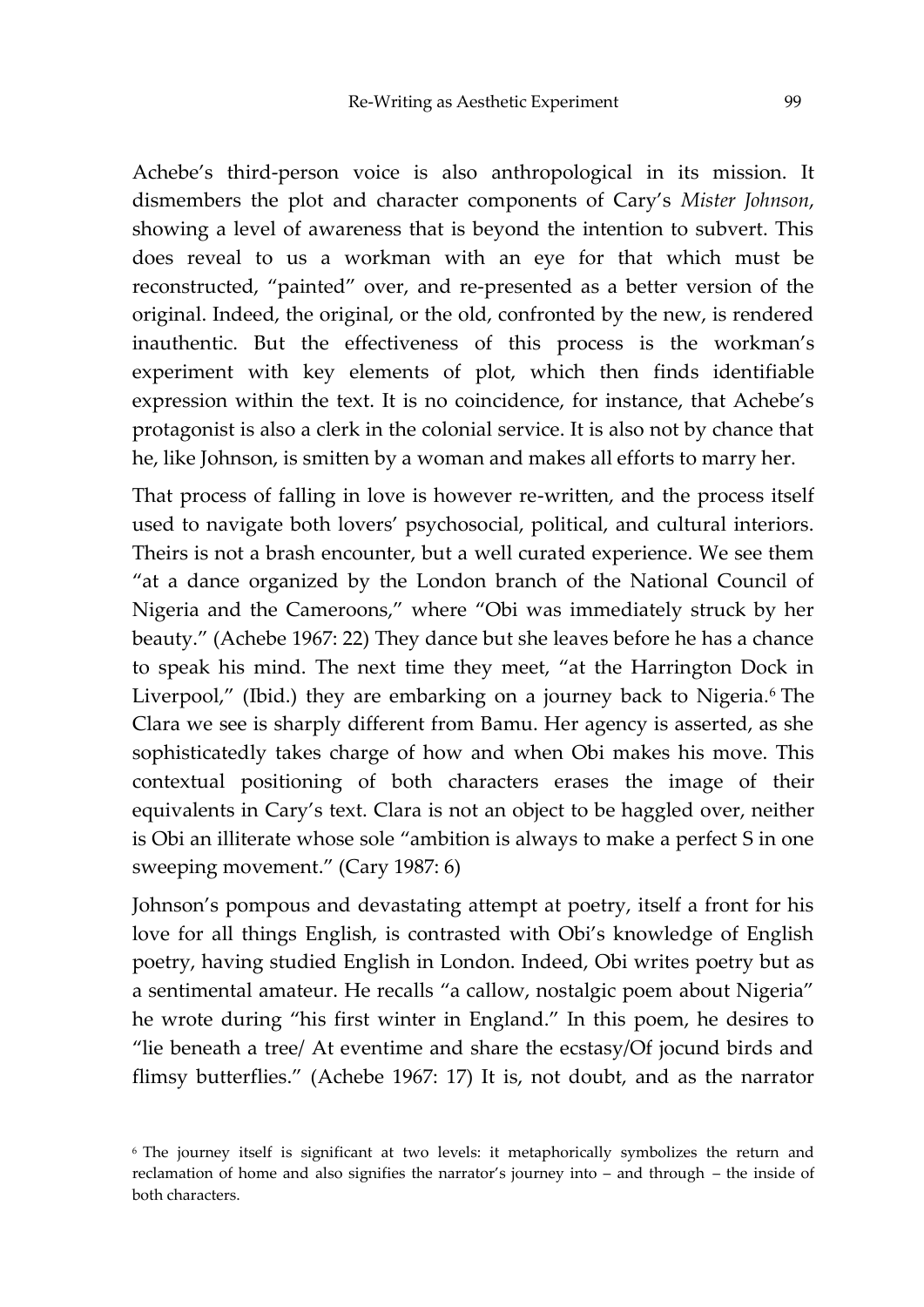points out, "a callow" poem. It however tells us that Obi is literate, even more so when we see him affectionately announcing the similarity between Clara and T.S Eliot: "To meet people you don't want to meet, that's pure T. S. Eliot." (Achebe 1967: 20)

The invocation of Eliot must be interrogated seriously. At once it betrays the narrator's vertical influence, announcing the writer's access to the intellectual and cultural workings of the West. This in turn shows an attempt to graft the text into a tradition that is foreign yet universally resonant. The insertion of Eliot points us to the backbone of the re-writer's broader project. Embedded in that insertion is the textual re-framing of plot, character, theme, and the narration of space. As noted earlier, the journey back to Nigeria holds a two-fold metaphorical duplicity, first as a journey to the interior of Clara and Obi, and then a conveyance of the symbolism of the return itself.

This symbolism first appears in the prefatory quote at the beginning of the novel, an extract from Eliot's "The Journey of the Magi," a poem that teems with symbols. "We returned to our place," begins the quote, "these Kingdoms, / But no longer at ease here, in the old dispensation, / With an alien people clutching their gods. / I shall be glad of another death." From the re-writer's standpoint, the new text—which displaces Cary's—is a reclamation of voice and a doing away with "the old" narrative "dispensation." Most significant, however, is Obi's own return and subsequent unease with the cultural and political state of his homeland.

Aware of Johnson's obsession with – and metaphorical journey towards – England, Achebe offers us a character who is returning home, physically, spiritually, and culturally. Obi's desire to return can be traced back to an experience in his childhood, when he was humiliated for not knowing how to tell his "class a folk-story." Against his Christian father's wish, his mother would share a story with him, which he subsequently shares in school to escape another round of humiliation. He would, nonetheless, draw a lesson from that experience (Achebe 1967: 59), and would become aware of the inadequacies and limitations of Christianity. The Obi that returns from London has long replaced his Christian faith with a genuine interest in his own culture. That return is, perhaps most importantly, a spiritual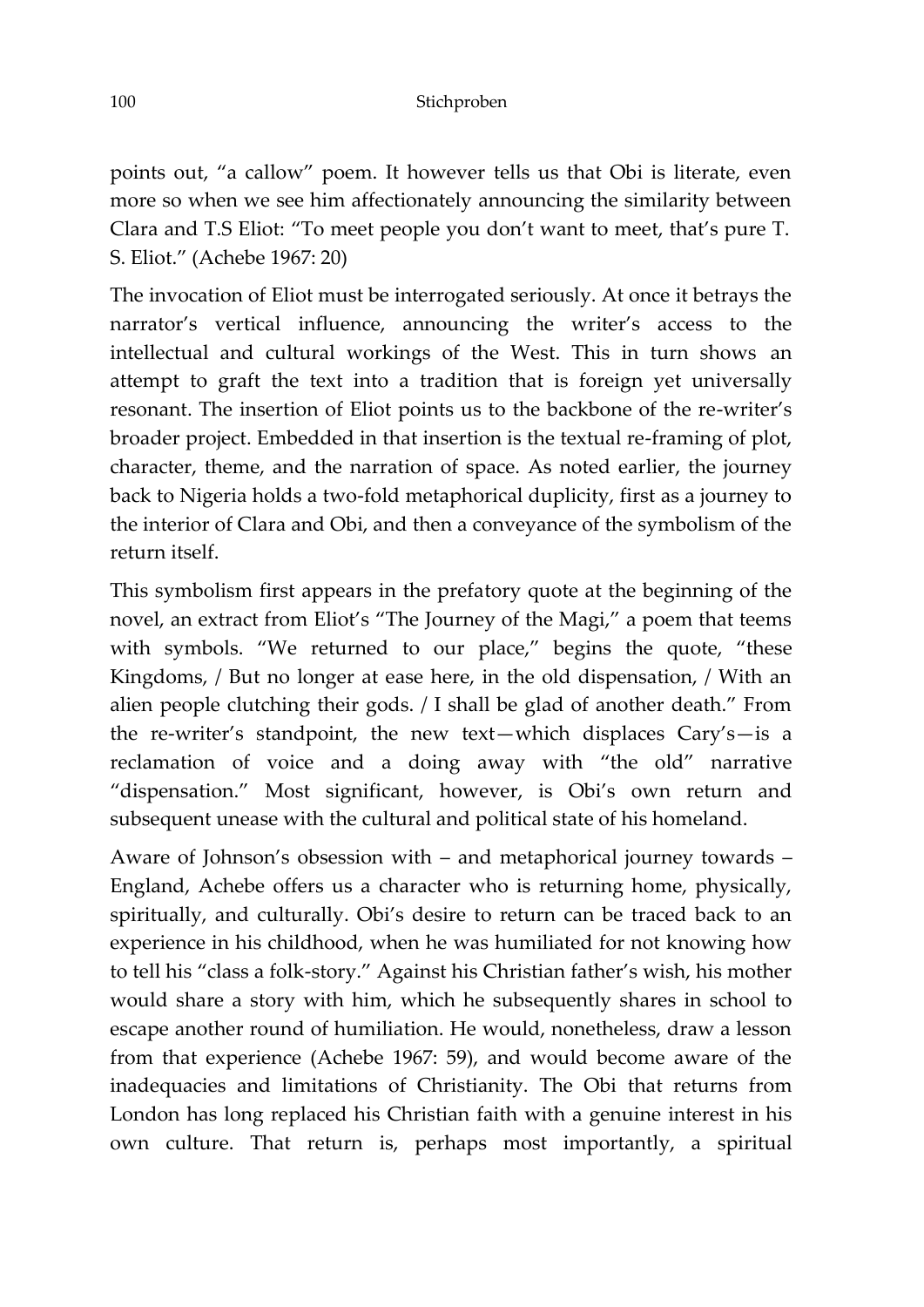phenomenon, signifying his rebirth as his grandfather (if we are to go by Ogbuefi Odogwu,'s observations; Achebe 1967: 53).

The complex idea of "return," as ambiguously set up by the narrator, is nestled between Christianity and Igbo mythology. Obi is presented as a fulfilment of scriptures, as Christ set forth to bring light. In this case, he is sent to the White man's land to "enter," demystify, and return with the light. This is hinted at when the Reverend Samuel Ikedi, praying during Obi's going away "prayer meeting," quotes from the prophet Isaiah:

> The people which sat in darkness Saw great light, And to them which in the region and shadow of death To them did the light spring up. (Achebe 1967: 8)

The significance of Isaiah's prophecy, its appropriation to buttress Obi's return, is further accentuated when Obi runs a commentary on the meaning of "Ibo names," and then references Isaiah as "that prophet in the bible who called his son The Remnant Shall Return." (Achebe 1967: 27) The creation of Obi, a character who carries within him a localized interpretation of biblical return, and a universalized idea of reincarnation, tells us the the writer himself is embedded in (and has taken ownership of) a distant culture he also seeks to resist. This is evident in the appropriation of Isaiah's prophecy – Obi as he who will bring light.

This preoccupation with the idea of return, which finds expression in carefully constructed and symbolically astute textual references, is an extended play on the prefatory poem, Eliot's "The Journey of the Magi." The poem itself is burdened by the idea of conversation, which Achebe puts to a different use in *No Longer at Ease*, where it symbolizes a return to ancestral ties with an underlying pessimism of Nigeria's political future. Obi's physical return—marked with jubilations, for which Obi could care less—is in itself analogous to the journey and celebration of Christ's return/birth by The Three Wise Men. An extended analysis would compare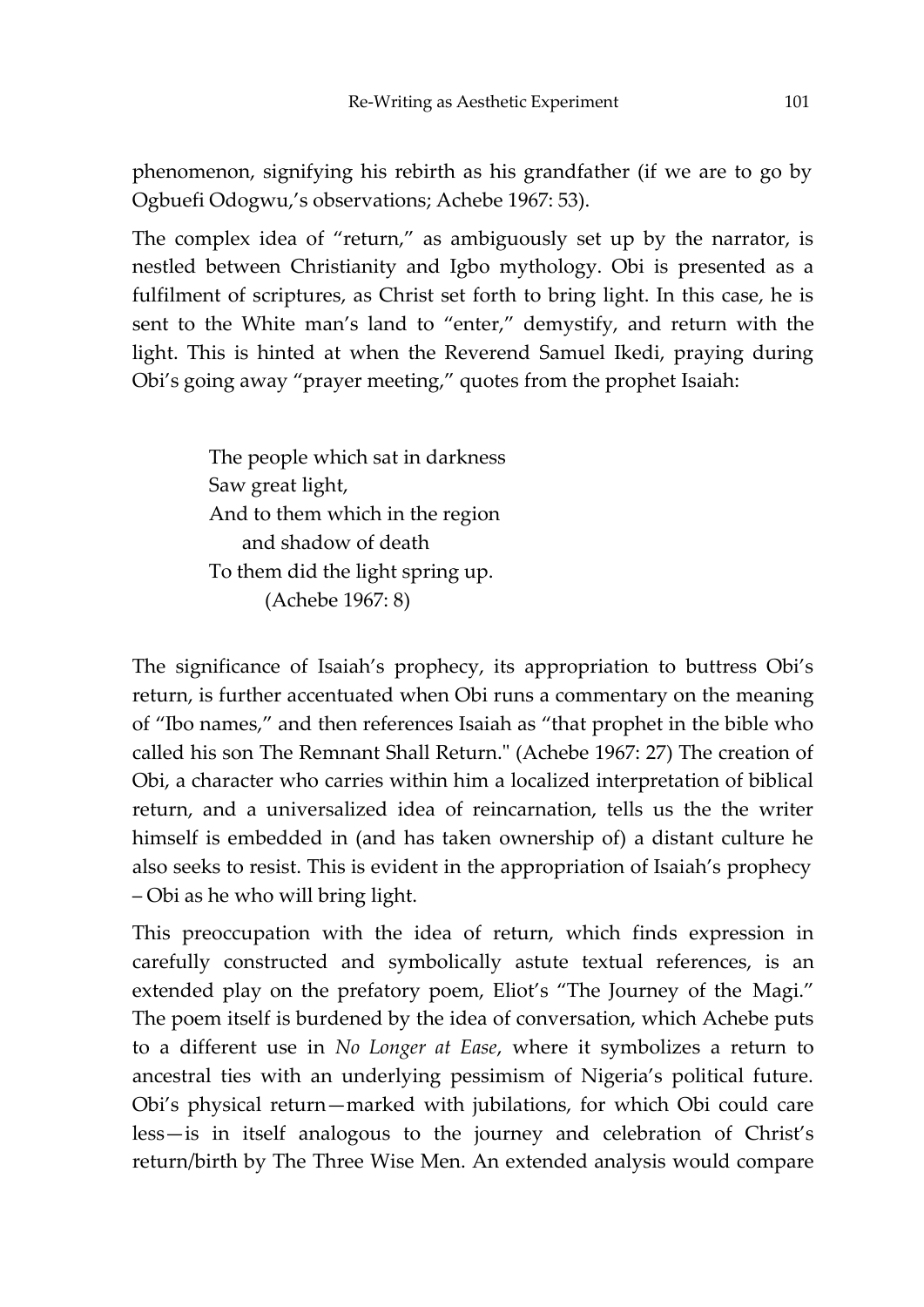Obi's betrayal by a fellow Igbo man to Christ's own betrayal by a close disciple. Both characters, Christ and Obi, like Cary's Johnson, would subsequently face the law in full, public view.

Outside biblical allusions, Obi's return is significant for the way it recalls (and indeed highlights) his father's departure/detachment from home/tradition. In *Things Fall Apart,* Nwoye converts to Christianity and becomes Isaac, against Okonkwo's wish, and leaves home to never return (Achebe 1973: 137-138). Obi's decision to give up Christianity is therefore rendered significant for its juxtaposition with Isaac's departure, as well as its echo of his grandfather's attachment to the old ways.

These *enterings* and re-threadings of texts and histories are even more visible in *Things Fall Apart*, and how it *enters* and re-threads Cary's *Aissa Saved.* Achebe uses *Things Fall Apart* to highlight the flaws of Cary's *Aissa Saved*, and does this by employing the same authoritative voice and anthropological stance that Cary uses in his work. At the plot level, both novels are preoccupied with the incursion of Christianity in native spaces and the cultural turmoil that ensues. Unlike Cary, Achebe returns to the beginning, before the appearance of European Christians, and works his way into the future.

While *Aissa Saved* begins with established European presence in Shibi, a small coastal town on the bank of the Niger River, *Things Fall Apart* begins in the heart of Umuofia, without the presence of a single European. This perhaps is to establish historical grounds, to *enter* the epistemological depths of the narrated space before presenting a contrast that shatters and displaces that epistemological depth. To further assert claim over space, the story is told in the third person, with the same anthropological authority that we see in Cary's *Aissa Saved*. Cary's anthropological authority, as in *Mister Johnson*, finds expression in conclusive assertion that summarize the description of people and/or spaces. Describing the people of Kolu, for instance, Cary's narrator tells us "The Kolua are an intelligent, brave people" (Cary 1962: 30), implying that he does know them conclusively, inside and out. This is also the case when Oke, "the Kolua goddess of mountains and fertility" is described as fierce and responsible for "bad rains (...) bad harvest (...) and drought." (Cary 1962: 31) These statements tell the European reader that the narrator is sharing a depth of knowledge that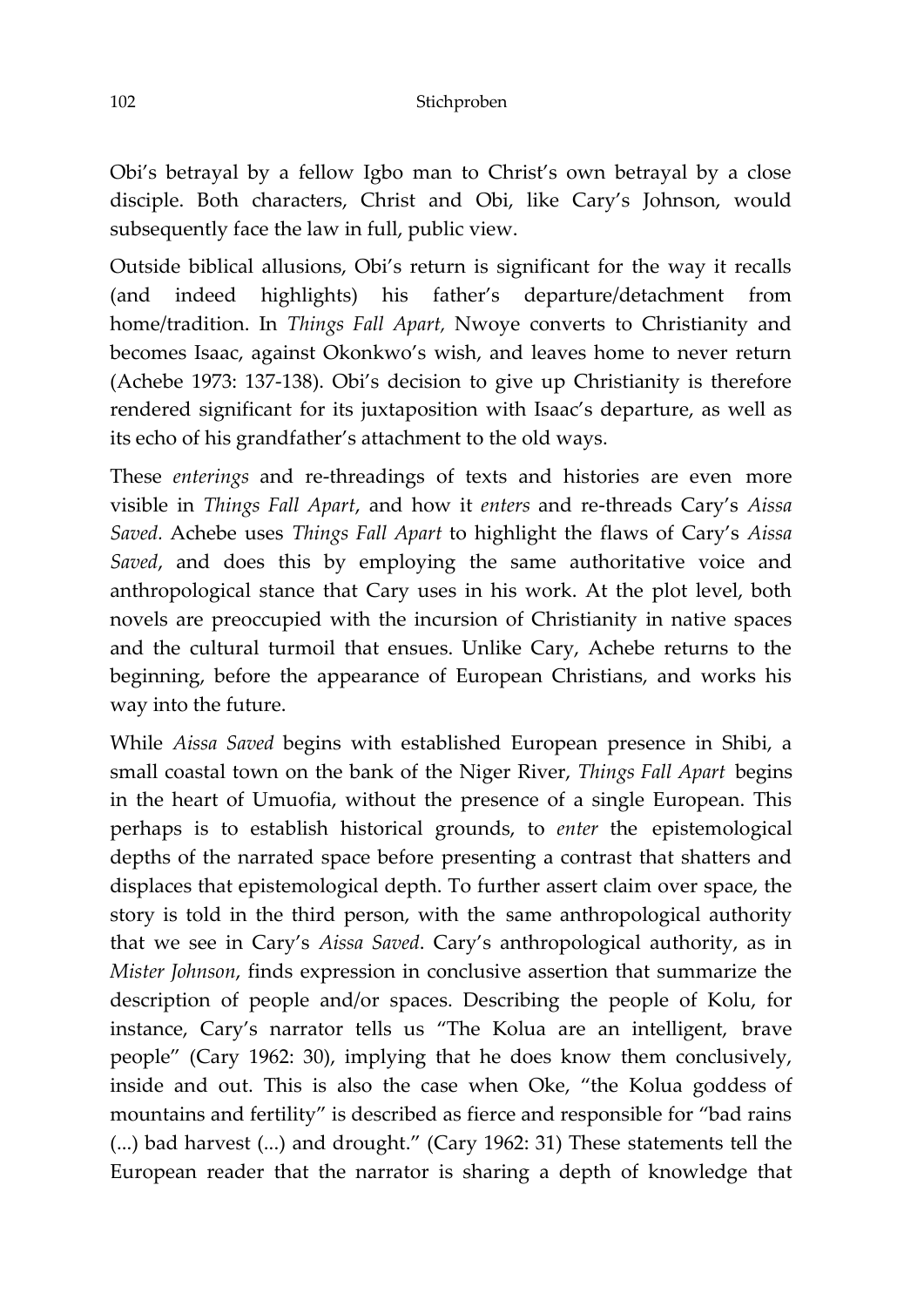# comes from authentic encounters. Achebe employs the same voice in *Things Fall Apart*.

Speaking of the Ibo in *Things Fall Apart*, the narrator declares: "Among the Ibo the art of conversation is regarded very highly, and proverbs are palm oil with which words are eaten." (Achebe 1973: 4) Speaking further, we are told that "a man was judged according to his worth and not according to the worth of his father." (Achebe 1973: 5) These assertions are used to lend credibility to the socio-cultural dimensions of the story, just as Cary does in his Nigeria novels. However, Achebe goes further to establish broader authenticity by rendering a rounder, richer report on elements of culture. Take the Oracle of the Hills and Caves, for instance. It is Achebe's version of Cary's goddess of mountains and fertility mentioned in *Aissa Saved*. But in Achebe's text, the goddess is not mentioned in passing; instead, it is presented as a central element of culture that features in the spiritual and physical realities of Umuofia. The town "never went to war unless its case was clear and just and was accepted as such by its Oracle." (Achebe 1973: 10)

This fierce goddess is also humanized, and its human (humane) aspects are used to introduce the multifaceted symbolism of deities in Ibo cosmology. First, the Oracle, Agbala, is named hence humanized. Second, her abstraction as a goddess is rendered real by the very presence of Chielo, her physical priestess. We see Chielo chatting with Ekwefi at a wrestling match, enjoying the social event like the rest of the town. "In ordinary life," the narrator intervenes, "Chielo was a widow with two children," which tells us that he other life as a priestess does not exclude her from the vagaries of life in the flesh. We are further told that "She was friendly with Ekwefi and they shared a common shed in the market." (Achebe 1973: 42) These descriptions demystify the idea that builds up at the mention of the Oracle, thus offering a fuller journey into the heart of Umuofia's relationship with its powerful deity. In another instance, Chielo is completely transformed into her role as priestess, chanting into the night as she carries Ezinma into the caves. This duality, spirit and human as one, is absent in Cary's description of Oke, the Oracle of mountains and fertility in *Aissa Saved*.

Similarly, the characters and cultural spaces in *Aissa Saved* do not develop beyond a surface description of their existence. While Cary presents Aissa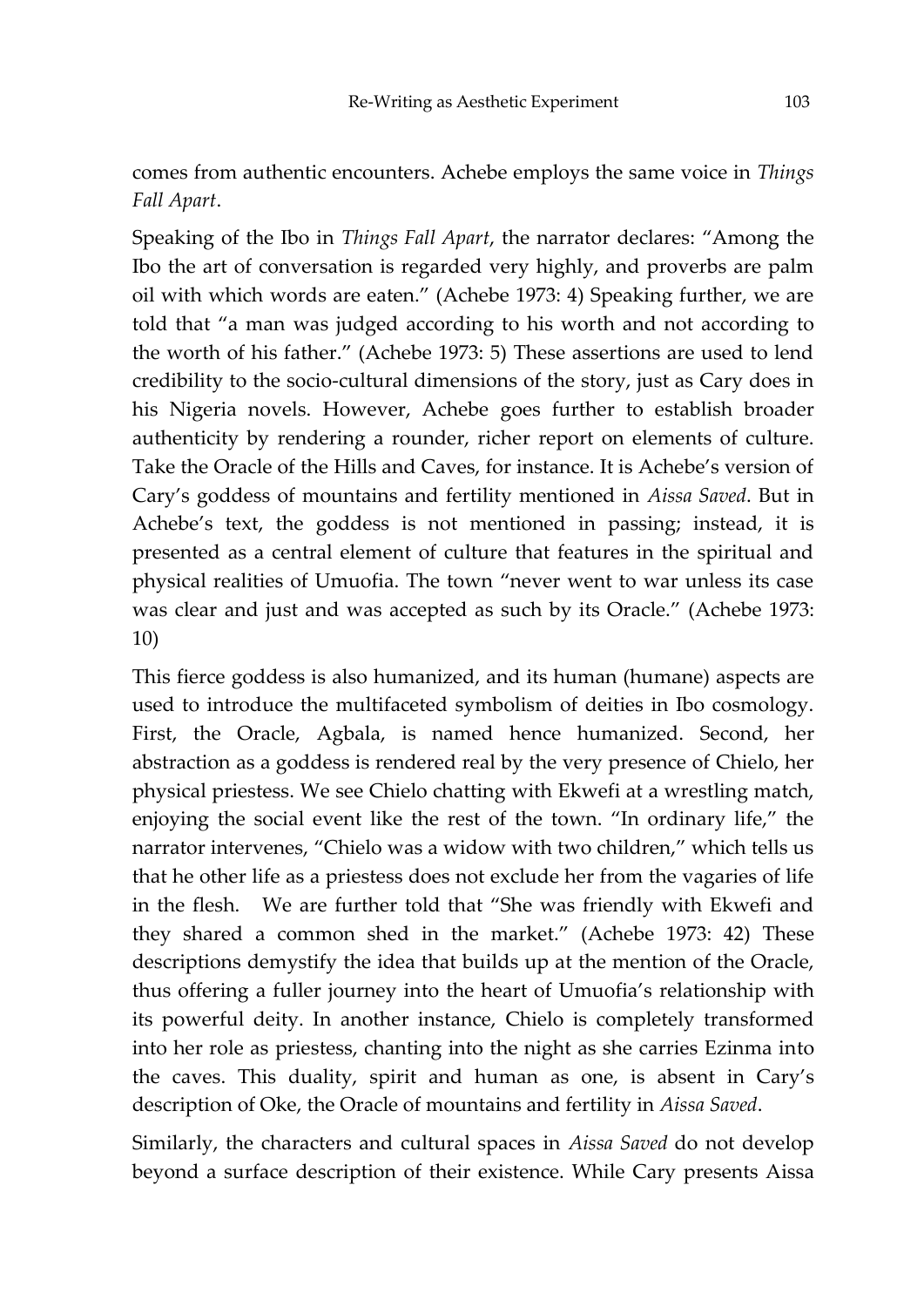as a hysterical character who, although the entire story revolves around her, neither lets us into her interior nor shares her rootedness in culture with us, Achebe presents a version that counters this shallowness. We meet Ezinma, Okonkwo's daughter who is also "possessed," not by Christianity but by her intrinsic nature as a spirit child. Unlike Aissa, she is not without roots; we meet her parents and siblings. In other words, she is not a strand outside history and community. Cary's description of characters, by either comparing them to animals or objects, and presenting them as childish and hysterical, is displaced by Achebe's focus on characters who are rooted in culture, with the capacity to initiate dialogues that draw from their own systems of thought. Most significant is the direct re-threading of characters, as in the case of Ezinma's displacement of Aissa.

The creation of Okonkwo is also a direct response to Cary's Obasa in *Aissa Saved*, "the most respected and the richest man in" Kolu, who the villagers flock to when the conflict between town and church escalates out of control. Obasa is described as "tall (...) jet black, with a handsome and intelligent face," and his "expression was always sad, because it seemed to him (...) that his country was going to the dogs." (Cary 1962: 84) That is all we know about Obasa. Although he is mentioned in passing and exiled to the margins of the novel, the short description we have been offered suggests his potential centrality. We briefly see him moderating talks between all sides, yet know nothing much of his life, not even a page's worth of biographical detail. Achebe picks this shallow strand and re-threads it into Okonkwo, a hero whose life drives the plot of *Things Fall Apart*. We know Okonkwo's father and the troubled relationship between father and son. We watch Okonkwo's transformation from a struggling young man to a hero, all the time living with an inner fear of failure. Through Okonkwo's worldview we see conceptions and limitations of masculinity in Ibo culture.

Where Cary bypasses the complexities of pre-colonial cultures, Achebe takes us there through Okonkwo's tragic journey towards death. By focusing on Okonkwo's life, as against multiple, confusing characters, Achebe weaves a story that universalizes the clash of cultures in Umuofia. The story becomes an opening into the emotions that arise from anxieties in the face of imminent threat to culture.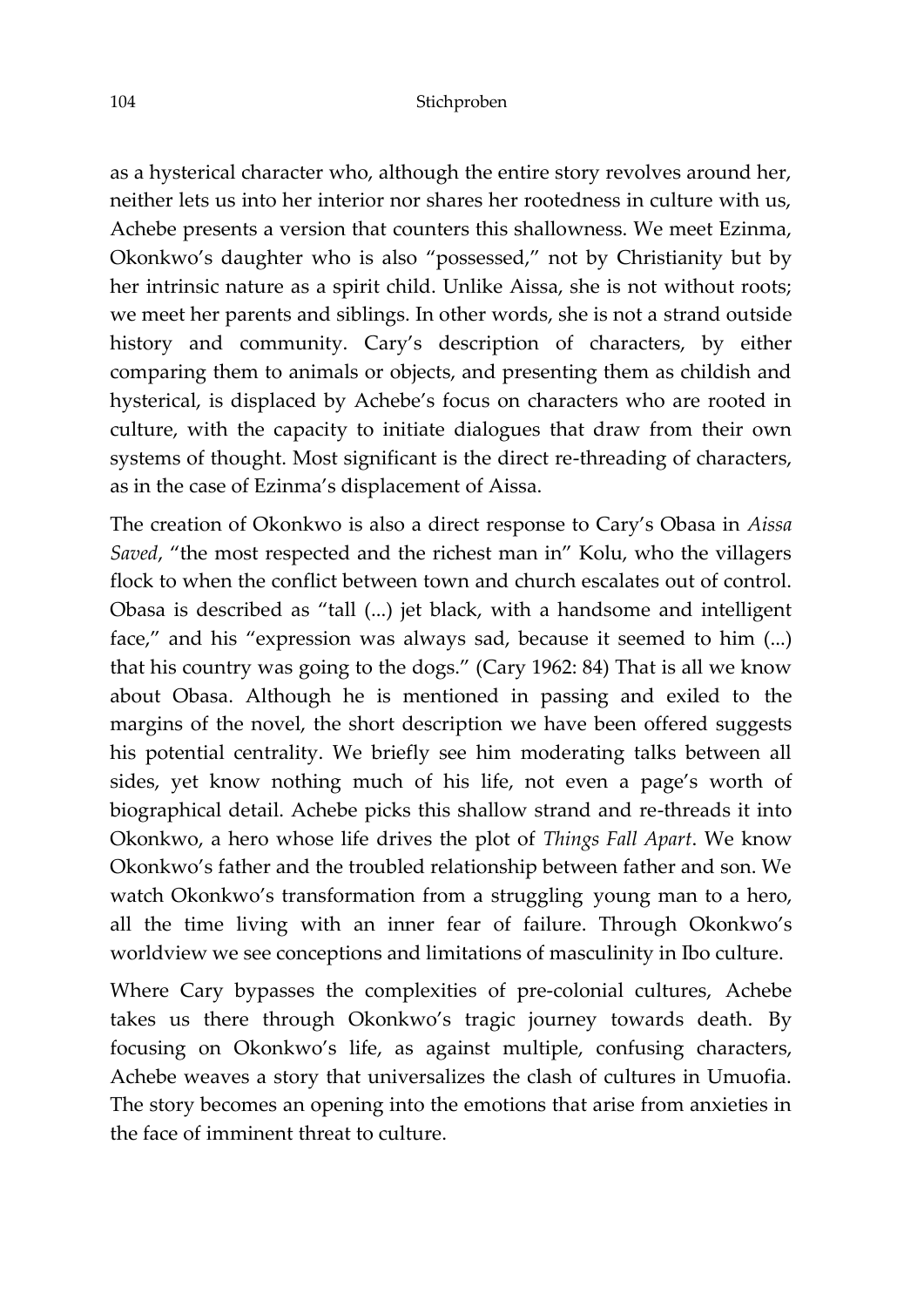Beyond Okonkwo, there are more elements of Achebe's re-threadings that should be considered here. Take the church and its clash with local spaces, for instance. In *Aissa Saved*, we see an established church venturing out to expand its reach. It runs into troubles with the village and its members are threatened and assaulted. In *Things Fall Apart*, the church begins in Abame, where it takes root before moving to Umuofia and neighbouring villages, where its presence becomes a major source of contention. The church in Cary's work recruits misfits like Ojo, who Cary's narrator describes as "a man uglier than a frog." (Cary 1962: 16) This is also the case in *Things Fall Apart*, but carefully re-threaded to situate said misfits in culturally articulated frameworks. They are not just misfits but "mostly the kind of people that were called *efulefu*, worthless, empty men." And "in the language of the clan [an efulefu] was a man who sold his machete and wore the sheath to battle." Looking at these men, Chielo "called [them] the excrement of the clan" that "the new faith (...) had come to eat up." (Achebe 1973: 128)

These comparisons, drawn to show a careful attention to narrative, plot, and characterization, are aimed at redirecting attention to the intricacies of Achebe's aesthetics and craftsmanship. His experimentation not only seeks to subvert, as we are wont to notice, but reveals an awareness of process, hence a testament to the re-writer's journey through the source text, and his keen interest in reconfiguring fragments of narrative. Put differently, rewritten fragments, whether character or elements of plot, are as important as the prominent mission to subvert narrative. By ignoring the politics and complexities of postcolonialism—whether interrogated through form or content—the observations made here suggest a return to the text as a standalone discursive material in the study of Achebe's contribution to African literature.

### **Conclusion**

Evaluating African literature without recourse to history and politics is an ambitious undertaking. The tight relationship between writers and their sense of civil obligation is one that demands "a subtle form of literary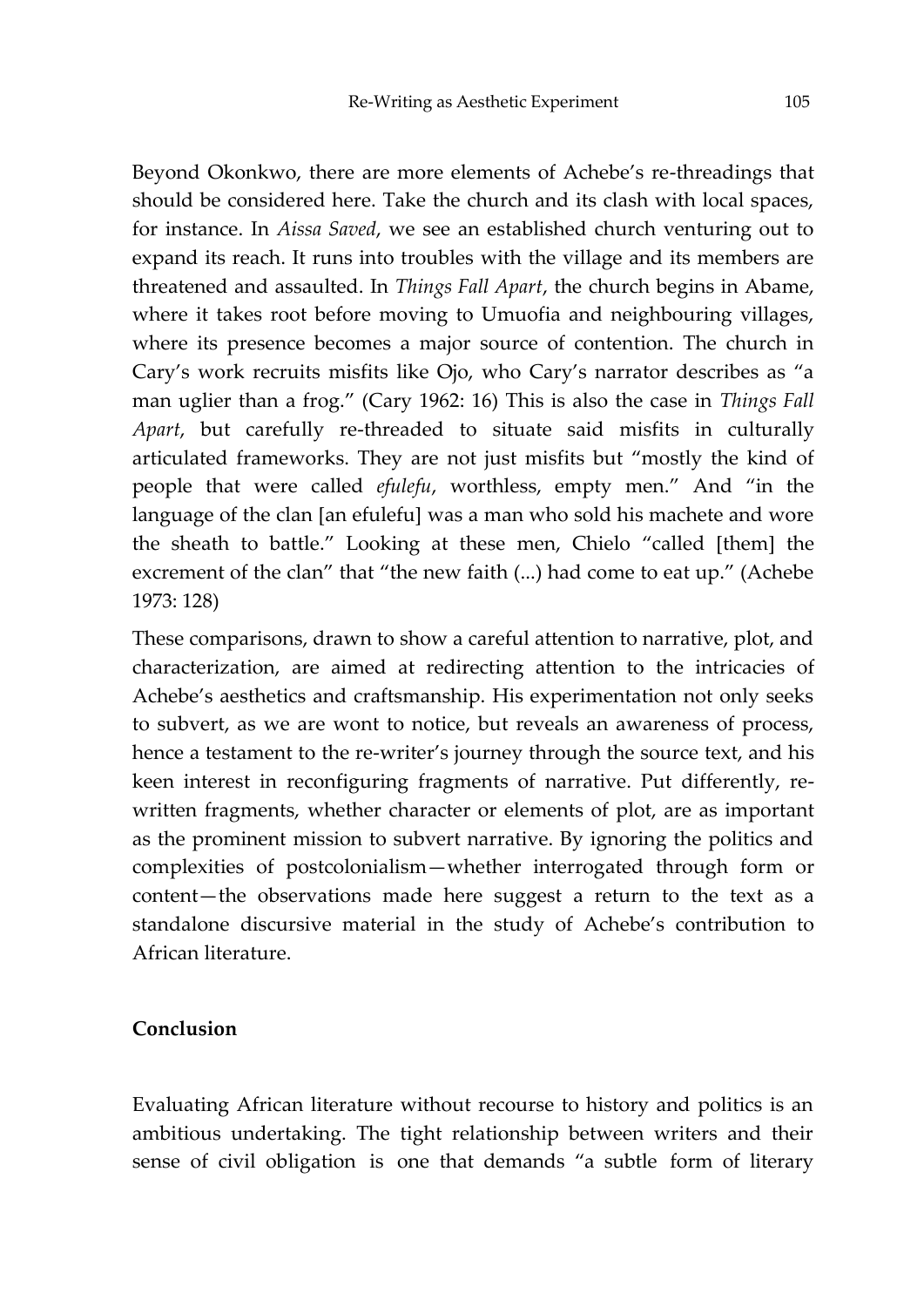evaluation," with close attention to "socio-cultural and political dynamics" aligned to the production of the text (Quayson 2000: 83).

As Quayson notes, "considering that particularly African writers and critics regularly give interviews defining their work as of a political nature, it is not possible to ignore completely the political dimensions of their representations of African life and society." (Quayson 2000: 85)

Quayson's concerns raises questions of interpretation and aesthetic limitations, and he wonders why "African aesthetic theories frequently aim to read literature and politics and political ideologies simultaneously." He considers this approach "somewhat simplistic" in its reception of "literature (...) as an unmediated mirror of society, ideology and politics." (Ibid.)

To establish a middle ground that does not ahistoricize the text in an attempt to return to style and aesthetic, Quayson suggests an approach that explores the "relationship to the past and to a putative *transitional* movement towards the future." (Ibid.) The emphasis here is on the work and its transactional dimensions with indigenous culture and knowledge, contemporaneous literary productions, and anticipatory nature as a vehicle for progress (Quayson 2000: 86).

The approach above implies awareness on the part of the writer, which expresses itself in visible traces of local and borrowed tropes, motifs and narrative forms. This awareness also includes the writer's place within a broad political narrative, one that demands textual response to dominant narratives that distort native spaces. One could say that Achebe's novels are self-aware of their political and cultural importance, not because the author articulates that significance, but because we see how the text returns to reclaim space and agency. There are therefore two strands to the cultural and political importance of Achebe's novels: its end and the means to that end.

As a discursive field, postcolonial studies emphasize the end result as articulated by the author or self-evident in the text. This framework is predicated on the notion that the "postcolonial is a dialectical concept that marks the broad historical facts of decolonization and the determined achievement of sovereignty" as well as "the realities of nations and peoples emerging into a new imperialistic context of economic and sometimes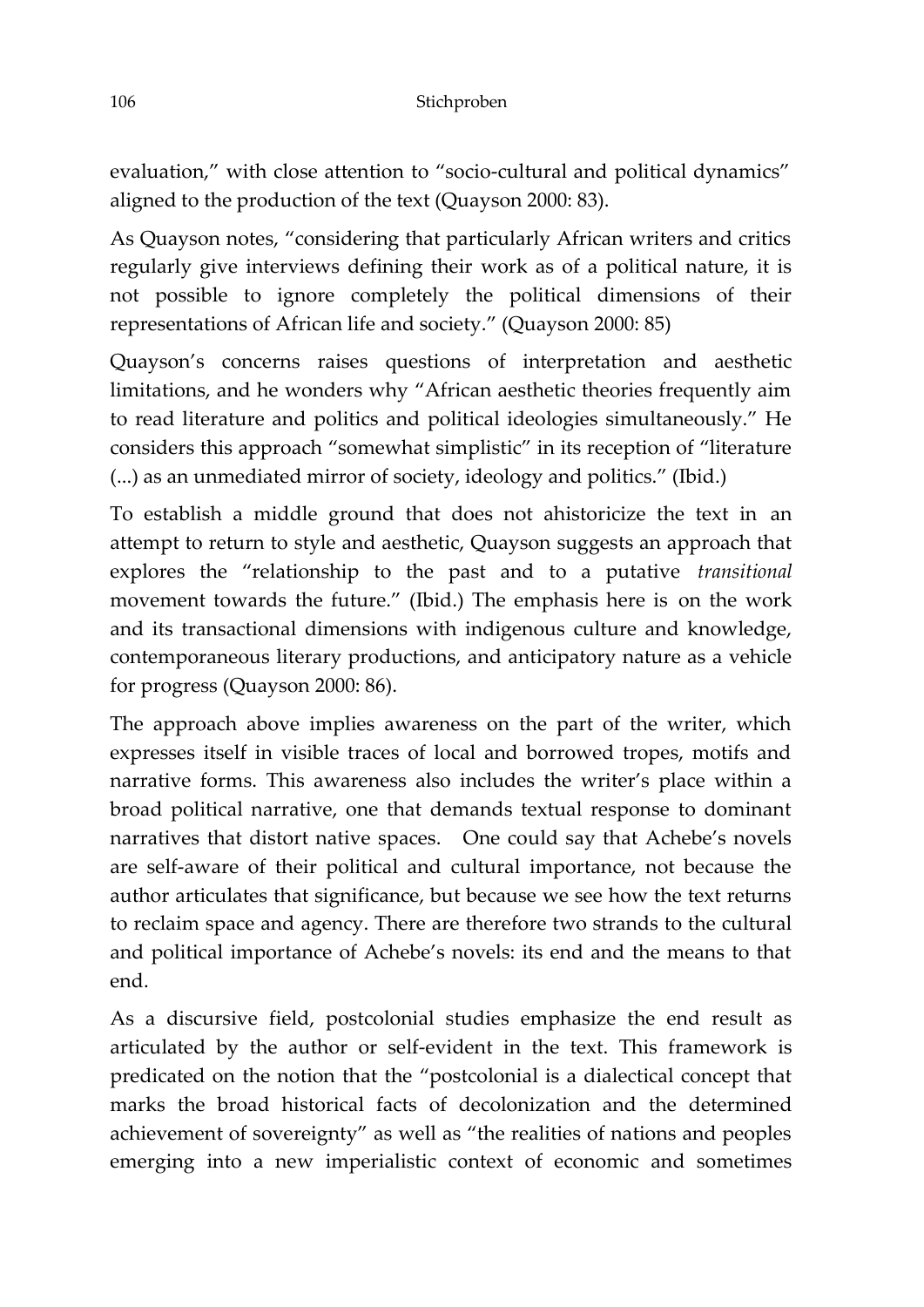political domination." (Young 2001: 57) Cultural productions emerging from this context, as Young notes, are marked by the revision of "the ethos and ideologies of the colonial state" while gravitating "towards the very different conditions of national autonomy." (Ibid.) Postcolonialism, as Young further contends, "is both contestatory and committed towards political ideals of transnational social justice," as it "attacks the status quo of hegemonic (...) imperialism, and the history of colonialism." (Young 2001: 58)

Achebe's articulated reason for writing, and the very subjects he explores, are clear indications of the postcolonial. But that in itself is the end result and not the means to that end. The means is the method, which in itself takes us back to the very workings of the text, the *how* of subversion as evident in the revisionary process. While the discursive elements of the texts, supported by a theorized field, remains relevant, a careful consideration of the texts outsides these preoccupations are equally important.

With the recent publication of Terri Ochiagha's (2015) *Achebe and Friends at Umuahia: The Making of a Literary Elite*, which emphasizes a return to the network of textual and institutional influences on the writer's imagination, there is an indication of a more robust conversation that temporally distances itself from postcolonial preoccupations. This distancing does not assume a complete dismissal of postcolonial theory, but attempts at a complimentary balance that does not privilege theoretical context at the expense of the writer's method.

# **Bibliography**

- Achebe, Chinua (1967): No Longer at Ease. London: William Heinemann.
- Achebe, Chinua (1973): Things Fall Apart. London: William Heinemann.
- Achebe, Chinua (1975): Morning Yet on Creation Day: Essays. London: Heinemann Educational Books.
- Achebe, Chinua (1988): Hope and Impediments: Selected Essays. New York: Anchor Books.
- Achebe, Chinua (2004): Home and Exile. Edinburgh: Canongate.
- Barthes, Roland (1967): The Death of the Author. [http://www.tbook.constantvzw.org/wp](http://www.tbook.constantvzw.org/wp-)content/death\_authorbarthes.pdf (June 6, 2015).
- Bennett, Andrew (2005): The Author. Oxford: Routledge.